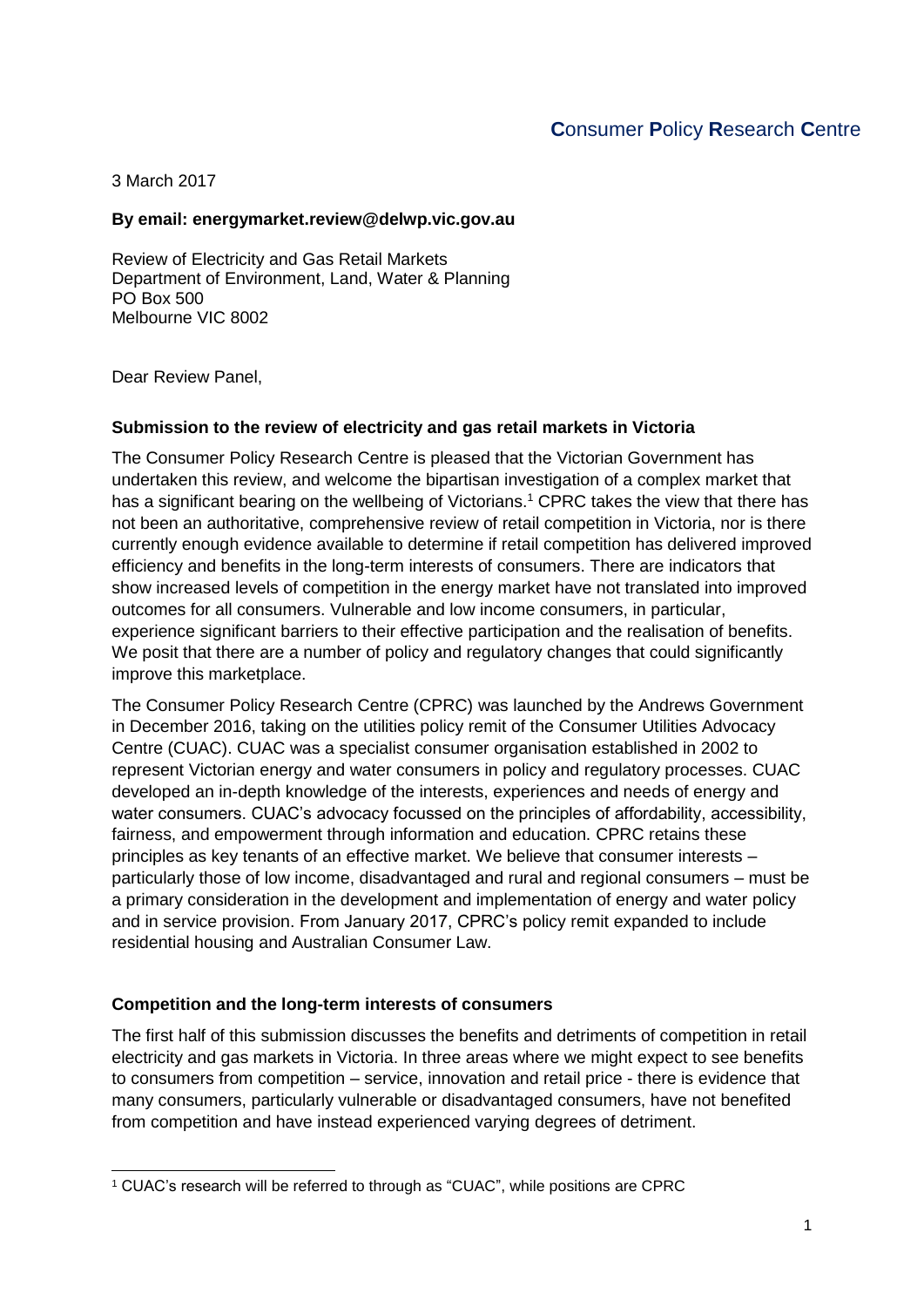In the second half of this submission we identify barriers that reduce effective consumer participation in the electricity and gas market of Victoria. Key to reducing supply-side costs is effective demand-side participation, which creates pressure on suppliers to reduce cost to maintain competitiveness. Where consumers cannot effectively participate in a market, suppliers have a limited incentive to reduce their own costs and innovate their service delivery model. This submission identifies a number of the barriers that exist in energy markets that effectively limit consumer participation in the market, which results in reduced demand-side pressure on retailer margins. These include:

- Offer complexity price differentiation and dispersion,
- Barriers to consumer participation,
- Vulnerable and disadvantaged consumers, and,
- Sales channels.

In our view, the most important factor to enable effective competition is an easily accessible, user-friendly marketplace where consumers can easily compare offers. CPRC strongly supports the Victorian Energy Compare comparator as the most *comprehensive* marketplace, however we offer several practical recommendations to improve access and usability for such a marketplace. We also discuss lack of access to energy market choice for consumers in embedded networks.

It is important to note that "consumers" are not a homogenous group, and have significantly varied characteristics and requirements from their energy supply. Those who are adequately engaged, or have access to the tools and means to engage – particularly through digital platforms - are more likely to enjoy the benefits of retail competition. Conversely, those who are disengaged or unable to engage in this market are far more likely to experience significant consumer detriment. Retailer offers are numerous, difficult to understand and assess and difficult to compare. Though the first-tier retailers have moved away from problematic door-to-door sales which consumers found a highly-pressured environment for decision-making, the predominant current channels of telemarketing, commercial online switching sites and discount-driven advertising remain complex and difficult to negotiate for many consumers for effective utilisation of choice.

#### **Recommendation 1**

That the review examine the practical ways in which the end user "marketplace" can be made more accessible and effective for all consumers, particularly vulnerable and disadvantaged consumers by reducing barriers to their effective participation through introducing easier price comparison and providing additional support programs where needed.

CPRC suggests the review consider whether it is acceptable for the retail energy market to effectively limit the benefits of competition to those able to maintain a high level of engagement, as those least able to engage are also more likely to be vulnerable and encountering disadvantage. Given the essential nature of energy for the wellbeing of the community and a prosperous 21<sup>st</sup> century economy, the review should consider the merits of viewing energy policy through the lens of wider social policy objectives.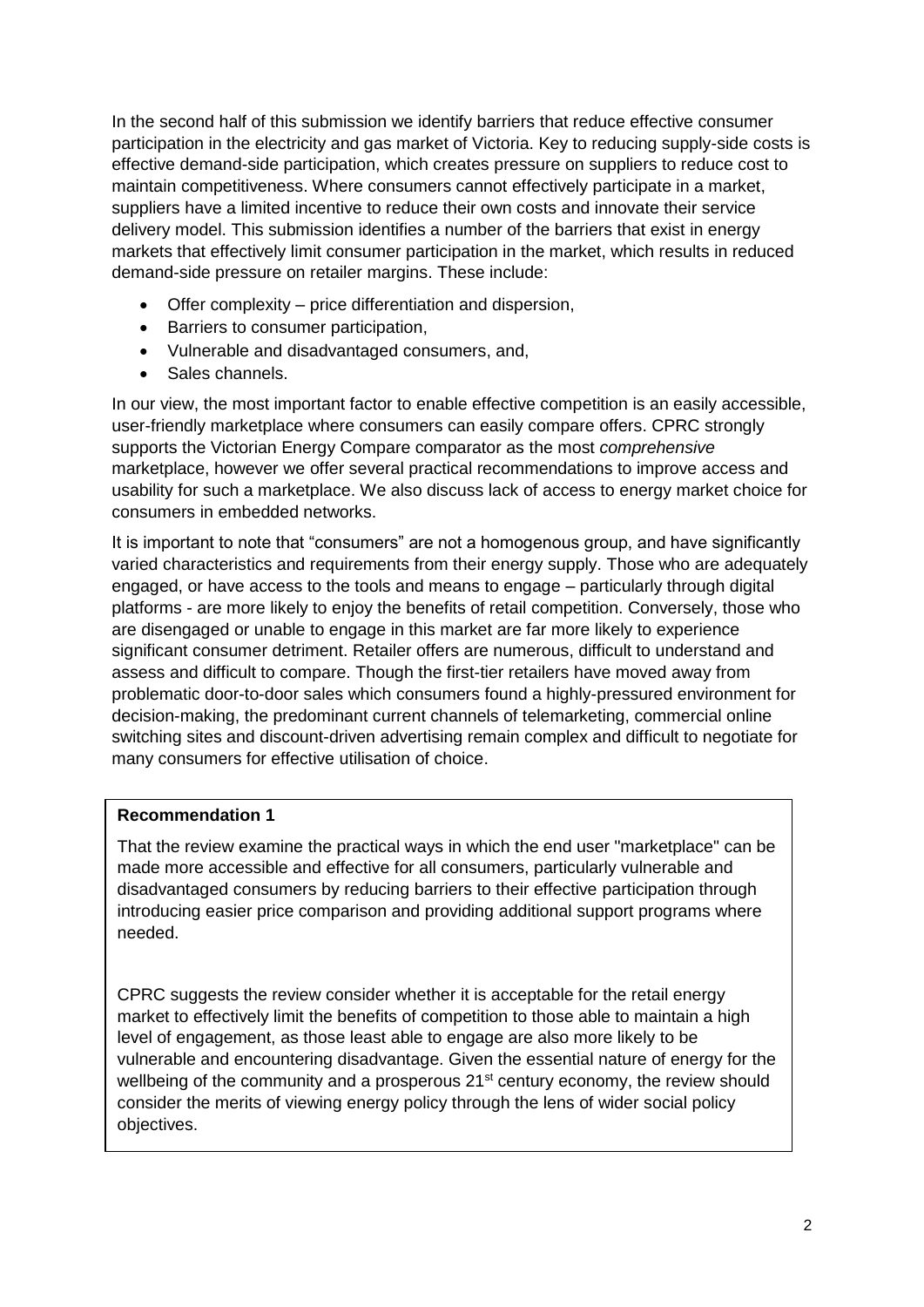## **Extent of benefits from retail competition**

#### **Service**

There are a number of useful indicators that help to assess whether retailers have provided consumers with a good service since full price deregulation. One key metric is trust. Consumers 'use trust as a simple decision-making heuristic when assessing risk and making cost-benefit appraisals'.<sup>2</sup> In 2014, Origin Energy's General Manager of Sales, Service & Marketing, Rebekah O'Flaherty, observed, "the energy industry is just above tobacco in [consumer] likability".<sup>3</sup> Survey data from 2014 found that only 28 percent of consumers trusted their utility (operating in the competitive market) to help them optimise their energy consumption.<sup>4</sup> Low consumer trust in a market helps to explain low consumer engagement, subdued demand-side participation, and consequently, a reduced pressure on retailers to reduce supply-side costs. It is likely that this low level of trust derives from consumer engagement with energy channels including the intense period of door-to-door selling that followed price deregulation and includes. This included numerous examples of misleading and deceptive sales practices, a number of which were the subject of court action by the Australian Competition and Consumer Commission (ACCC)(see *sales channels*).

Another metric of consumer benefit or detriment arising from retail competition is the trend in the number of complaints received by the Energy and Water Ombudsman Victoria (EWOV) in the years since retail price deregulation. Complaints to the Ombudsman increased rapidly after price deregulation, reaching a high of 84,758 in 2014, of which 96 percent related to energy (71.3 percent were related to electricity).<sup>5</sup> One of the key factors behind the growth of complaints was the rollout of different customer billing systems and the merger of different energy retailers. In the example of EnergyAustralia's takeover of TRUenergy, complaints to the EWOV reached 19,864 in 2013-14 regarding EnergyAustralia alone.<sup>6</sup> Merging the two customer billing systems led to consumers going months without bills and subsequently receiving large unaffordable bills seeking to recover charges for extended arrears.<sup>7</sup> While total complaints to the EWOV have fallen considerably since 2014 (34,486 complaints to EWOV in 2016), we note that number of complaints as reported by retailers reached 248,637 in 2015-16, and we suggest these numbers remain unacceptably high. $8$ 

Comparing complaints to the EWOV regarding water businesses with those regarding energy retailers can help to shed light on possible consequences of full retail competition. In 2014, 3 percent of complaints to the EWOV were regarding water.<sup>9</sup> While the percentage of water complaints increased to 6.6 percent in 2016 (energy complaints were 92 percent), the raw number of complaints was lower than in 2014.<sup>10</sup> This is a highly imperfect comparison, but has value in reflecting on the merits of competition. Water businesses remain in government ownership but have been corporatised and the metro water retailers are

-

<sup>2</sup> Karen Stenner, Elisha R. Frederiks, and Elizabeth V. Hobman, 'Household Energy Use: Applying Behavioural Economics to Understand Consumer Decision-Making and Behaviour', *Renewable and Sustainable Energy Reviews* 41 (January 2015): 1385–94.

<sup>3</sup> Accenture Strategy and the Australian Financial Review*, The Balance of Power: Why Australian Utilities Need to Defend, Delight and Disrupt*, 2014, 3.

<sup>4</sup> Accenture Strategy, *The New Energy Consumer: Unleashing Business Value in a Digital World*, 2015, 17. <sup>5</sup> Energy and Water Ombudsman (Victoria), *2014 Annual Report,* 39.

<sup>6</sup>EWOV, *2014 Annual Report,* 39. By comparison AGL Sales had 7,025 complaints and Origin Energy had 8,652. In 2016, the EWOV received 4,251 complaints about EnergyAustralia, 3,980 about AGL Sales, and 3,664 regarding Origin Energy see EWOV, *2016 Annual Report,* 44*.* 

<sup>7</sup> Marc Moncrief, 'Energy bill complaints down but still too many being disconnected', *The Canberra Times,* 14 October 2015. http://www.canberratimes.com.au/business/energy/energy-bill-complaints-down-but-still-toomany-being-disconnected-20151012-gk7ilw.html

<sup>8</sup> EWOV, *2016 Annual Report,* 4; Essential Services Commission, 'Victorian Energy Market Report 2015-16', December 2016, 148.

<sup>9</sup> EWOV, *2014 Annual Report,* 2.

<sup>&</sup>lt;sup>10</sup> In 2016 the EWOV received 2398 water complaints, whereas in 2014 the EWOV received 2785.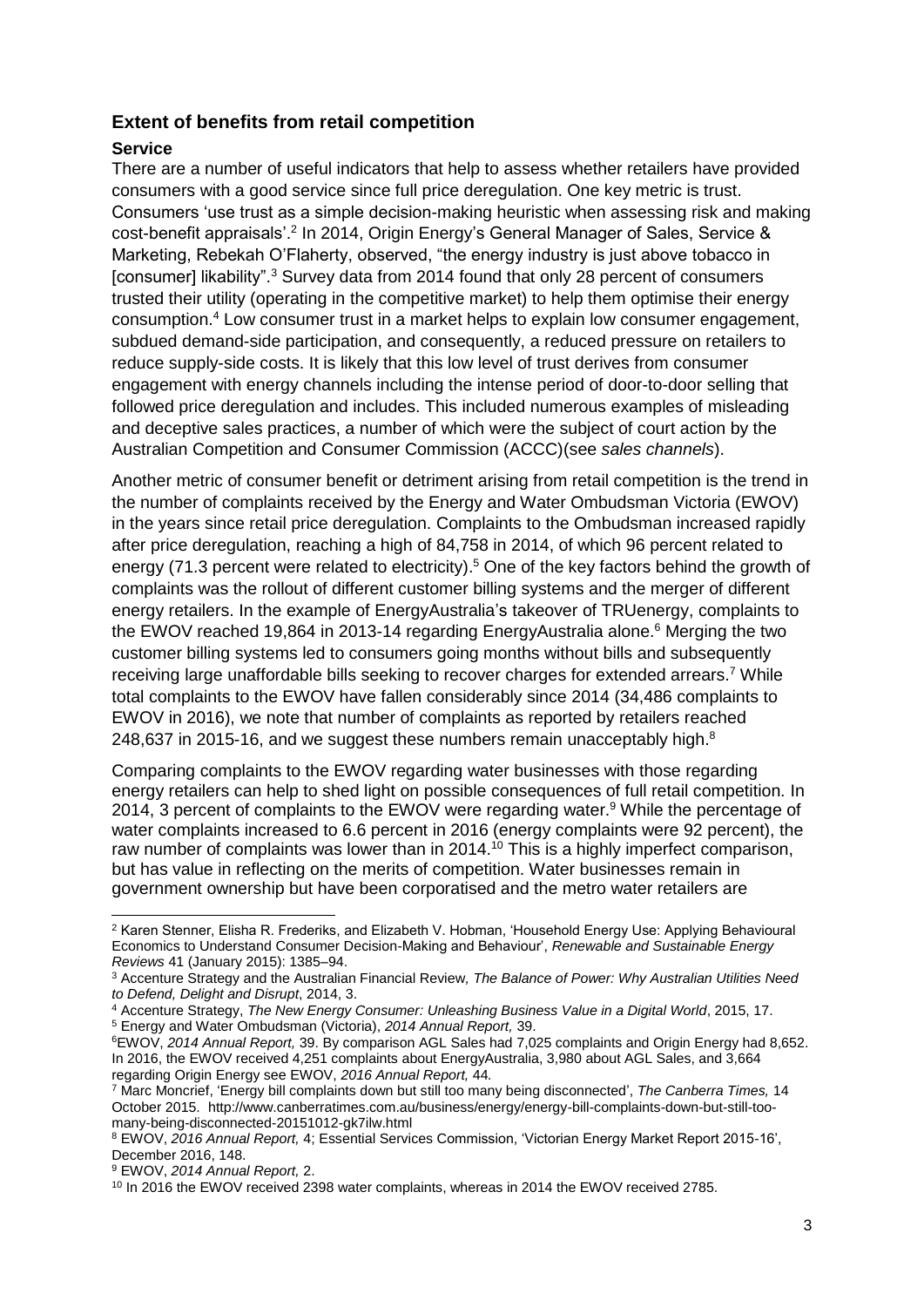required to deliver government with a Return on Equity – which has some comparison to a dividend to shareholders. Water businesses may not be able to gain market share, but they have an obligation to provide a service to all consumers in their jurisdiction. This has seemingly resulted in a significantly different culture within water businesses. Through oversight by the ESC, including public reporting against key performance indicators, the water corporations deliver what is referred to as "competition by comparison".

Other service metrics can be drawn from the *Rank the Energy Retailer* report authored by Financial and Consumer Rights Council (FCRC). The report draws on survey data with financial counsellors, who regularly engage with retailers on behalf of vulnerable consumers. The 2014 report developed a ranking for retailers across a range of measures out of ten, with a lead focus on the big three – with Origin (ranked 5.56), AGL (ranked 4.18) and EnergyAustralia (ranked 3.63) - while "second and third tier energy retailers ranked poorly across all measures".<sup>11</sup> The report concluded that retailers "lack an understanding" of the impact of financial hardship on customers, have "poor attitudes towards consumers" and provide "unrealistic payment plans and less than acceptable debt collection practices" resulting in unfair outcomes to consumers.<sup>12</sup> The 2016 report found reasonable improvement from EnergyAustralia (ranked 6.33), some improvement from AGL (ranked 5.78) and marginal improvement from Origin (ranked 5.77).<sup>13</sup> The report notes, "second tier retailers performed poorly across the entire abbreviated set of measures", with the best performing retailer, Simply Energy, achieved an overall score of 4.08.<sup>14</sup>

Disconnection is another metric of service, but also likely to be a factor of price, affordability and income. Much like complaints, in the years since full price deregulation the number of disconnections has increased rapidly. In 2013-14, the number of Victorian consumers disconnected as a result of an inability to pay their energy bill reached a record high 58,503.<sup>15</sup> In 2015-16 disconnections remain close to this high (at 56,510), and the Victorian Government has felt it necessary to direct the Essential Services Commission to investigate the causes and develop solutions for the sustained number of disconnections to minimise this consumer detriment.<sup>16</sup> The rollout of smart meters has enabled consumers to switch retailers faster but has also enabled electricity retailers to disconnect consumers quickly and remotely. A secondary unintended consequence is the number of wrongful disconnections that arise through retailer error.<sup>17</sup> The ESC has recently been given enforcement powers to penalise retailers for wrongful disconnection to reduce this significant consumer detriment.

#### **Innovation**

Economic theory suggests that under effective competition businesses will seek to innovate to differentiate their product and increase their market share. With a homogenous product like energy, electricity and gas retailers have limited ability to innovate around the product itself and are therefore limited to innovation around pricing, service delivery and secondary products. CPRC considers that there has been limited innovation in the retail energy market in Victoria since full price deregulation, and there remains significant potential for further innovation. Electricity retailers in Victoria have been particularly slow to take advantage of the AMI smart meter rollout – which provides access to usage data in near real time.

 $12$  Ibid.

<sup>-</sup><sup>11</sup> Financial and Consumer Rights Council, *Rank the Energy Retailer – 2014,* August 2014, 6.

<sup>13</sup> Financial and Consumer Rights Council, *Rank the Energy Retailer – 2016,* August 2016, 6.  $14$  Ibid.

<sup>15</sup> Essential Services Commission, 'Victorian Energy Market Report 2015-16', 110.

 $16$  Ibid.

<sup>17</sup> Essential Services Commission, 'Victorian Energy Market Report 2015-16'.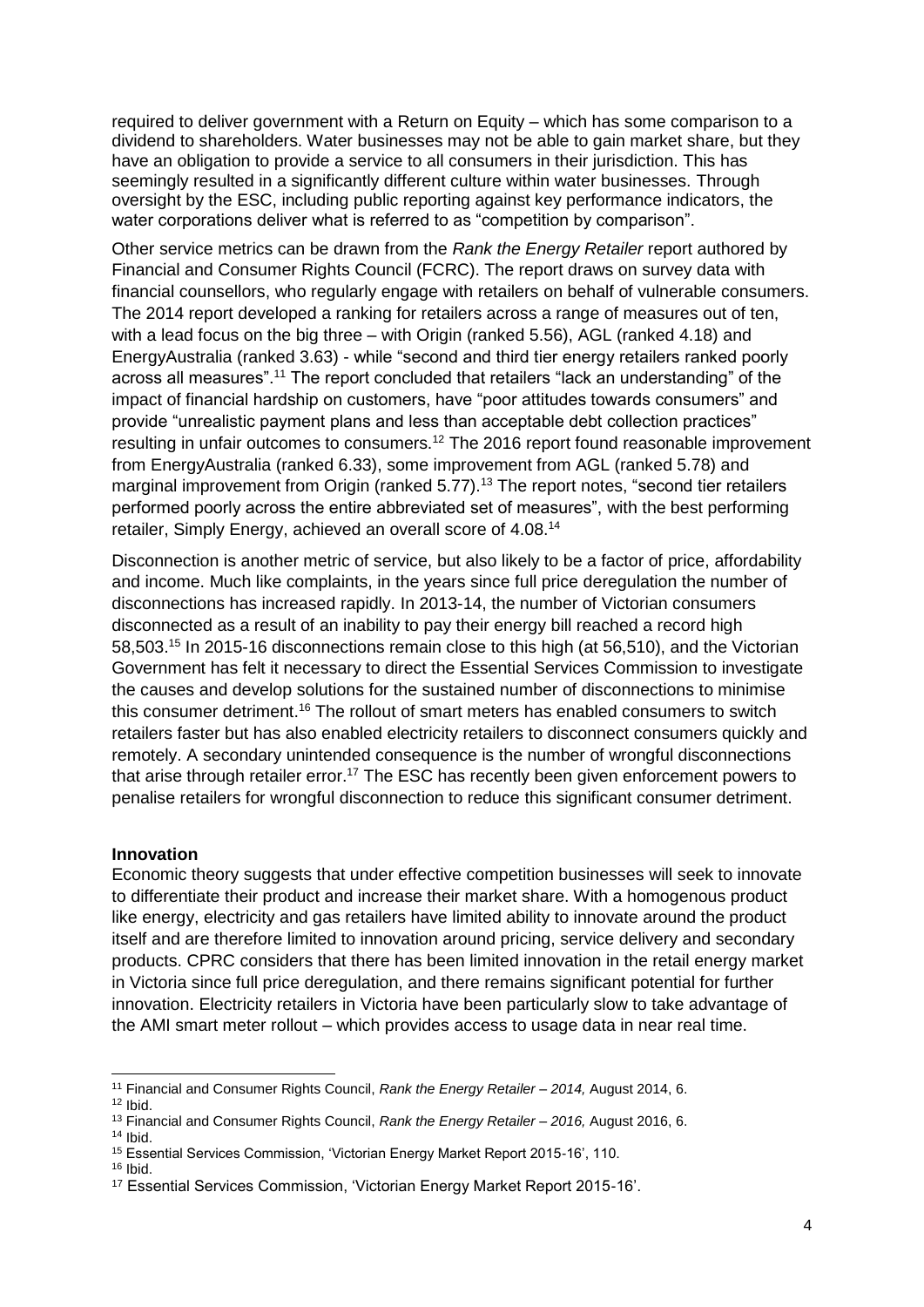More recently, retailers have developed innovative pricing schemes emerging that draw on smart meter data where consumers may derive a genuine benefit. Some retailers offer bespoke energy plans – such as Origin's 'Predictable Plan" or Sumo's "All You Can Eat" tariff. Under these plans a retailer charges a set dollar figure each billing cycle. This pricing strategy is based on a consumer's expected usage using a consumer's historic smart meter data, with the total bill then aggregated over the year and consumers charged a set dollar figure each month. This tariff might effectively subsidise higher usage in summer and overrecover during lower winter usage to make up the loss. For some consumers, this tariff could eliminate potential bill shock and allows for better household budgeting. Retailers engaging in this strategy may also be incentivised to assist consumers to manage their usage through various means, to avoid higher than expected usage which would erode their margin.

Other innovations include smartphone enabled apps, which offer consumers more control and information about their usage. It is CPRC's view that in Victoria there has been little innovation beyond improved access to usage data. In particular, there has been little innovation by retailers to develop innovative assistance tools and mechanisms to help consumers reduce their energy usage, or appliance control through a consumer's smart meter.<sup>18</sup> The consequence of full retail competition is that a retailer's primarily responsibility is to their shareholders. As such, retailers have a little financial incentive to assist consumers to reduce their own usage. This unaligned incentive is exacerbated where a retailer also owns wholesale generation – a "gentailer" – and earns a margin on both the generation of each unit of energy as well as the service of delivering each unit of energy to their customer.

Conversely, other innovations in pricing strategies demonstrate clear consumer detriment. CUAC has long been active in researching and advocating for an end to misleading "fixed term" contracts – which entail a lock-in period but still allow a retailer to vary the price components during the contract term. CUAC found that 86 per cent of consumers surveyed thought this terminology was unfair.<sup>19</sup> CUAC and the Consumer Action Law Centre were unsuccessful in obtaining an AEMC rule change to limit the use of this terminology to contracts where a retailer could not vary prices mid contract. <sup>20</sup> Recent state government legislation provides consumers the lesser protection of a ban on "exit" or "early termination" fees on retail energy contracts, a protection that applies to fixed-term contracts where a retailer engages in unilateral price variation.<sup>21</sup> We note that Ofgem has banned any price variation within "fixed term" energy contracts.<sup>22</sup> In our view, a genuine "fixed-term" contract could provide an useful, potentially attractive offer for consumers - in the same way banks offer a rate freeze on a mortgage. Moreover, retailers already manage the risk of volatility in the wholesale market through long term hedging arrangements with generators, which means consumers currently bear this risk.

#### **Recommendation 2.**

1

- A ban on retailers engaging in unilateral price variation within "fixed term" contracts
- That the ESC be given powers to review/investigate misleading tariff offerings

<sup>&</sup>lt;sup>18</sup> Smart meters are enabled with ZigBee-powered Home Area Network functionality

<sup>19</sup> CUAC, *Fixing Up Fixed Term Contracts for Energy Customers*, (2012), p. 1.

<sup>20</sup> Alvis Consulting, *FIX IT! An analysis of the first retail rule change in Australia's energy markets*, (Consumer Action Law Centre and Consumer Utilities Advocacy Centre: 2015)

<sup>21</sup> Minister for Energy and Resources Lily D'Ambrosio, *Media Release: Strengthening Victoria's Energy Consumer Protections,* 1 Jan 2016.

<sup>22</sup> Ofgem, *Media Release: Tougher rules on fixed term energy deals come into force as Ofgem's retail market reforms begin to bite,* 22nd October 2013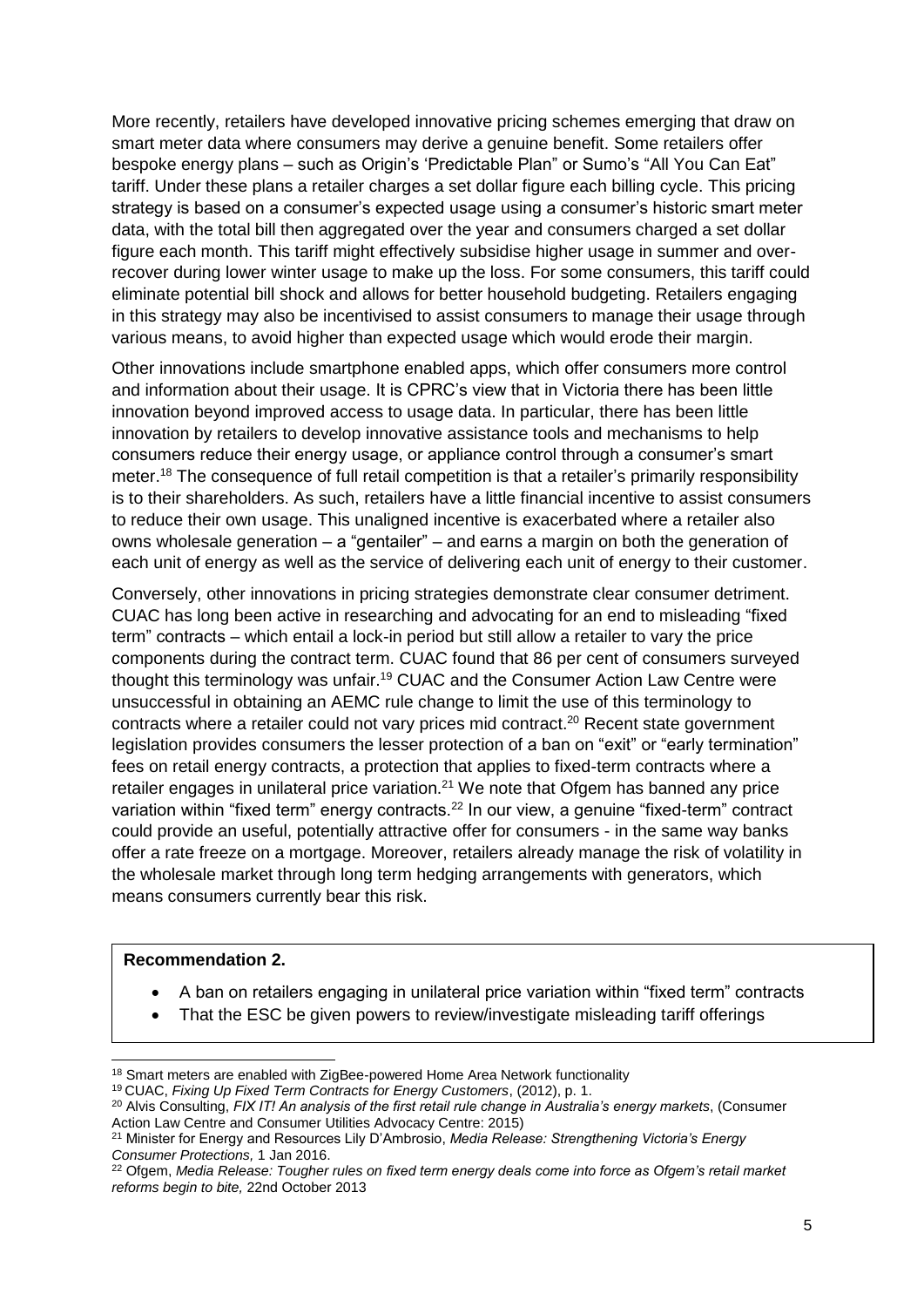Other pricing "innovations" include benefit periods, where a consumer signs up to a contract which has a cheaper rate for a set period. At the end of that period, the consumer's rate may change without notice**,** resulting in a consumer unknowingly paying a higher rate on what has been referred to as a "closed offer" or an "amended contract".<sup>23</sup> Benefit periods are rarely advertised and the consequent tariff increase effectively acts as a loyalty fee. The AEMC also found that 48 percent of Victorians have not switched their electricity provider at least once in the past five years, and 54 percent reported not switching their gas provider at least once in the past five years.<sup>24</sup> This indicates a significant proportion of consumers may be on a tariff with an expired benefit period.

#### **Recommendation 3**

- Energy retailers be required to notify consumers about imminent contract closure date, at least one month in advance
- Retailer must put consumer onto an available market offer, and in doing so must seek explicit informed consent from consumer by phone, explaining end of contract procedure.

#### **Pay-on-time discounts**

We welcome the identification of the issue of pay-on-time discounts in the discussion paper. This pricing "innovation" has become one of the primarily marketing tools in energy retail advertising. This has effectively shifted risk from retailers to consumers, who bear the risk of significant costs if they fail to pay by the due date. Less discerning consumers may not identify that the pay-on-time discount is not off their entire bill (only applying to the variable usage charge for example), that the discount is off a standing offer, or an even higher market rate than the standing offer. In their 2016 retail review, the AEMC has identified examples where "a bill for a representative customer on an offer with a large discount would be higher than other offers with more modest discounts".<sup>25</sup> This highlights the complexity that discounts add to consumer decision making when seeking a better energy offer.

Discounting as a pricing mechanism exploits the "anchoring" heuristic – where consumers rely on a reference point as the basis for decision making. In the case of pay-on-time discounts, the standing offer provides an "anchor" or reference point against which retailers compete on discount size. Recent research commissioned by the AEMC found that "almost none [of the participating vulnerable consumers] were aware of the difference between standing and market offers, a finding that is "common among all consumers". <sup>26</sup> Retailers routinely offer a pay on time discount in excess of 30 percent, which means consumers face a significant price increase where they are unable to pay their bill on time. This may well be a cause of vulnerable consumers falling into payment difficulty.

Despite the prominence of pay-on-time discounts in energy market offers, there is a significant amount of research that indicates many consumers do not pay their energy bills on time. According to AGL, their data "shows that around one third of AGL customers pay their bill in full post the due date of the Reminder Notice".<sup>27</sup> Newgate's vulnerable consumer

-

<sup>&</sup>lt;sup>23</sup> Ron Ben-David, 'Shock Therapy. Reviving Retail Competition in the Energy Market', August 2016, 15.

<sup>24</sup> Australian Energy Market Commission, '2016 Retail Competition Review, Final Report' (Sydney, 30 June 2016), 66.

 $25$  Ibid., 1.

<sup>&</sup>lt;sup>26</sup> Newgate Research, 'AEMC 2016 Retail Competition Review: Understanding Vulnerable Customer Experiences and Needs' (Australian Energy Market Commission, 2016), 6.

<sup>27</sup> AGL, *AGL Response to the Essential Services Commission Draft Decision: Safety Net*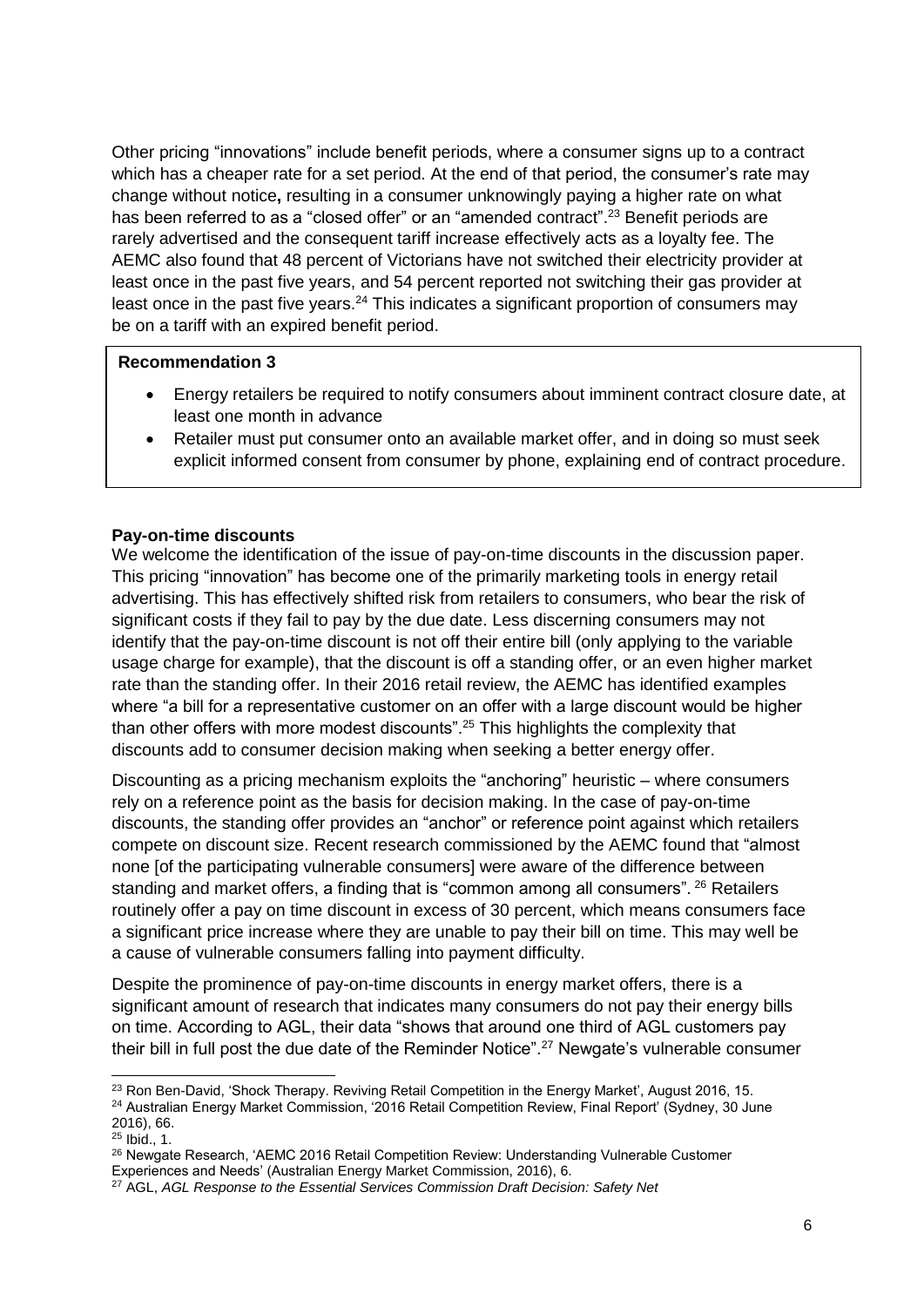research found that the second most vulnerable group of consumers, characterised as a two-parent household on a single income with a young child, reported paying an average of 2.7 energy bills late per year.<sup>28</sup> In 2014, Ernst & Young that found that "one in eight Australians missed an electricity payment because they couldn't afford it".<sup>29</sup> This research survey data also identified that of those who paid late in regional areas, 78 percent were unable to afford their bill, while 49 percent of late payers were unable to afford their bill in metropolitan areas – indicating a higher rate of disadvantage for regional consumers.<sup>30</sup> This may be a factor of lower internet access in regional areas. Those consumers without access to an internet connection - relying on mail for billing and payment - and/or limited internet or numerical literacy bear an increased risk and are further disadvantaged by offers that require ongoing digital engagement.<sup>31</sup> This evidence suggests a considerable number of consumers may miss out on their pay-on-time discount through inability to pay by the due date, leading to significantly higher energy rates, which exacerbates any existing vulnerability or disadvantage.

The clearest evidence of consumer detriment resulting from discounting is evidenced by the ACCC successfully bringing proceedings against AGL Energy and Origin Energy "for false or misleading statements to consumers on the level of discount under their energy plans".<sup>32</sup> The Federal Court imposed penalties on these retailers totalling more than \$3 million, with directives to compensate those affected consumers".<sup>33</sup>

## **Recommendation 4.**

That the Review consider a range of options relating to pay-on-time discounting, including:

- A requirement that retailers clearly identify the base or 'reference' rate/tariff for any discount
- A requirement that retailers clearly identify the tariff component to which the discount applies
- A ban on all conditional discounts, e.g. linking a discount to a payment date
- A ban on pay-on-time discounting

#### **Price**

The cost of energy has increased significantly across Australia in recent years, which has been keenly felt by consumers and represents a poor consumer outcome of retail competition. Choice survey data found that 81 percent of Australians consider electricity is the biggest cost of living concern costs as the primary drivers for financial stress, while 61 percent of gas consumers have concerns about the rising cost of gas.<sup>34</sup> Research from numerous sources suggests that while Victorian distribution costs are lower than in other states, retail prices in Victoria have grown considerably in the years since price deregulation,

<sup>1</sup> *for Victorian Energy Consumers facing payment difficulties,* 18 November 2016, 8.

<sup>&</sup>lt;sup>28</sup> Newgate Research, 'AEMC 2016 Retail Competition Review: Understanding Vulnerable Customer Experiences and Needs', 48.

<sup>29</sup> Ernst & Young Australia, 'Voice of the Customer Is Getting Louder: Customer Experience SeriesTM - Utilities (Wave 3)', 2014, 9.

 $30$  lbid.

<sup>&</sup>lt;sup>31</sup> The recent changes to Australia Post delivery times are likely to exacerbate this disadvantage.

<sup>&</sup>lt;sup>32</sup> Australian Energy Regulator, 'State of the Energy Market', 2015, 21.

<sup>33</sup> Ibid.

<sup>34</sup> CHOICE, *Consumer Pulse: Australian's Attitudes to cost of living 2015-2016*, July 2016, 5. This report found 39 percent of consumers are "very concerned" while 42 percent of consumers are "quite concerned".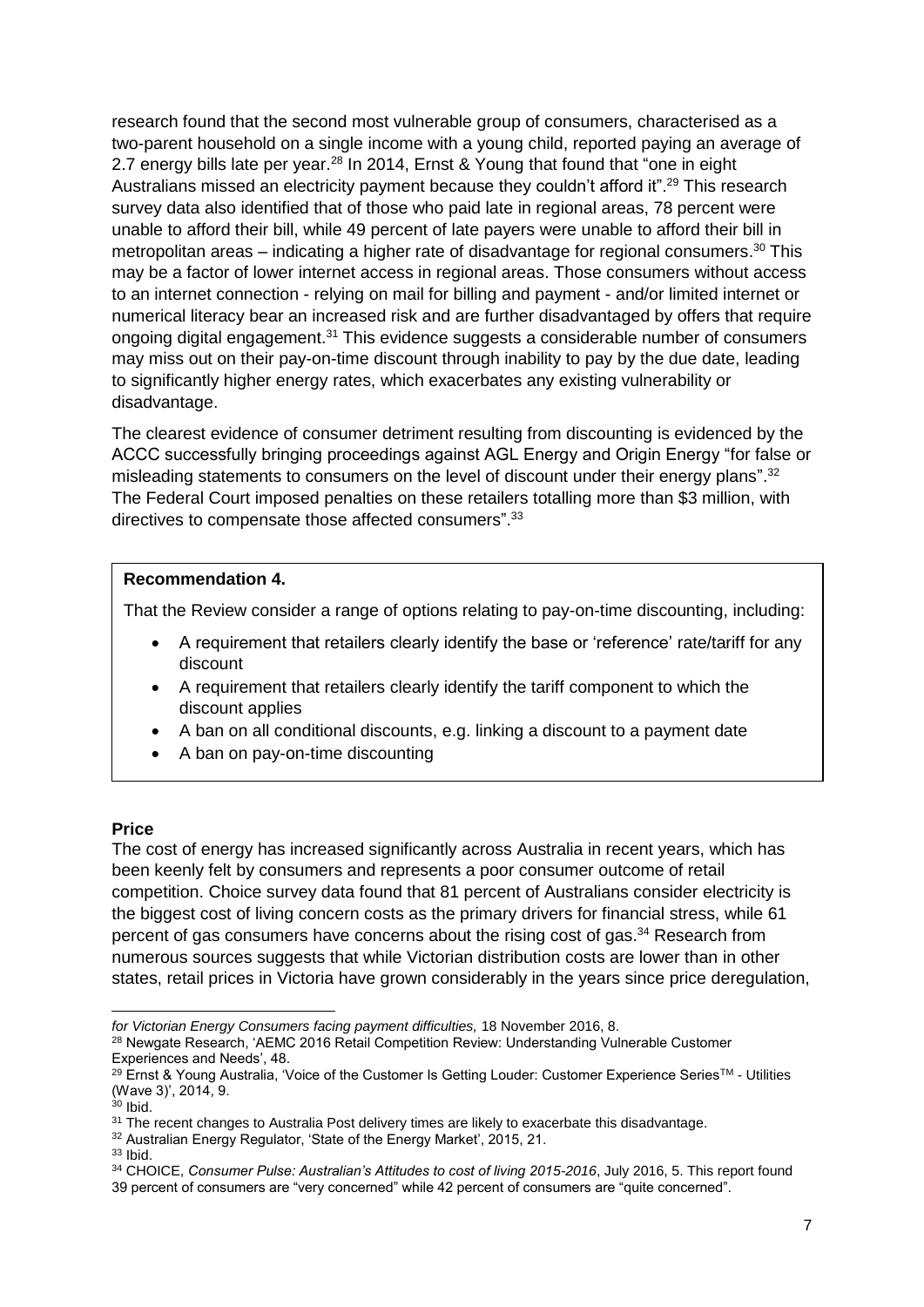and the retail component is estimated to be one of largest in the country.<sup>35</sup> CPRC welcomes the focus of the review on retailer margins and notes the difficulty that consumer advocates and energy market analysts alike have in determining the extent of retail margin increases without access to commercially sensitive data. Without this data, analysts and researchers are required to make assumptions about the number of consumers on a particular tariff – or take a midpoint of market offers, make assumptions around consumer energy usage, and assumptions about whether conditional are met.

According to the latest *Victorian Tariff-Tracker* report, consumers with typical household consumption can save between \$590 - \$830 per annum on their electricity bill (depending on their network area) if switching from the worst standing offer to the best market offer.<sup>36</sup> This price dispersion demonstrates the variety of prices being paid by consumers for a homogenous product. It is unclear how many consumers are on a tariff with an expired benefit period, and what rate they are being charged through a "closed offer" or "amended contract". Crucially, it is estimated that 9 percent of residential electricity customers and 11 percent of residential gas customers remain still on the local standing offer and have not switched retailer since full price deregulation. $37$  For these consumers, who have not engaged in the market, competition has not delivered any benefit.

#### *Wholesale prices and structural issues*

CPRC has not conducted research into wholesale prices and welcomes the focus of the review on the implications of the shutdown of Hazelwood power plant on wholesale generation prices. According to the AER, the National Electricity Market has "high levels of market concentration and vertical integration between generators and retailers give rise to a market structure that may, in certain conditions, provide opportunities for the exercise of market power".<sup>38</sup> The AER has noted "a generator's *ability* to exercise market power is distinct from its *incentive*s to exercise that power, which may link to the generator's exposure to spot or contract prices, or a strategy to deter competitive market entry".<sup>39</sup>

CPRC suggests the review consider the structural issues impacting on gas prices  $-$  e.g. the "lack of transparency" and "evidence that a number of pipeline operators have been engaging in monopoly pricing" - identified by the ACCC in their Inquiry into the East Coast Gas Market.<sup>40</sup> These structural issues have a bearing both on the cost of wholesale generation through higher fuel costs to generators and higher costs for dual fuel households. CUAC's own research identified that Victoria has significantly higher reliance on gas than other states, with 83 percent of Victorian households connected to mains gas in 2012.<sup>41</sup> Victorians also use significantly more gas than other households with a gas mains connection in other jurisdictions.<sup>42</sup> A sustained increase to the cost of wholesale gas may cause increases in both electricity and gas bills for the vast majority of Victorian consumers.

1

<sup>&</sup>lt;sup>35</sup>Australian Energy Regulator, 'State of the Energy Market', 135.; St Vincent de Paul Society and Alviss Consulting, 'The National Electricity Market - a Hazy Retail Maze', 2016, 8.

<sup>36</sup> St Vincent de Paul Society and Alviss Consulting Pty Ltd, 'Victorian Energy Prices 2016 - An Update Report on the Victorian Tariff-Tracking Project', October 2016, 10.

<sup>37</sup> ESC, *Victorian Energy Market Report 2015-2016,* 2016, 86

<sup>38</sup> Australian Energy Regulator, 'State of the Energy Market', 43.

<sup>39</sup> Ibid., 60.

<sup>40</sup> Australia Competition and Consumer Commission, *Inquiry into the east coast gas market – April 2016,* April 2016.

<sup>41</sup> Consumer Utilities Advocacy Centre, *Our Gas Challenge: The role of gas in Victorian households,* August 2014

<sup>42</sup> Consumer Utilities Advocacy Centre, *Our Gas Challenge: The role of gas in Victorian households,* August 2014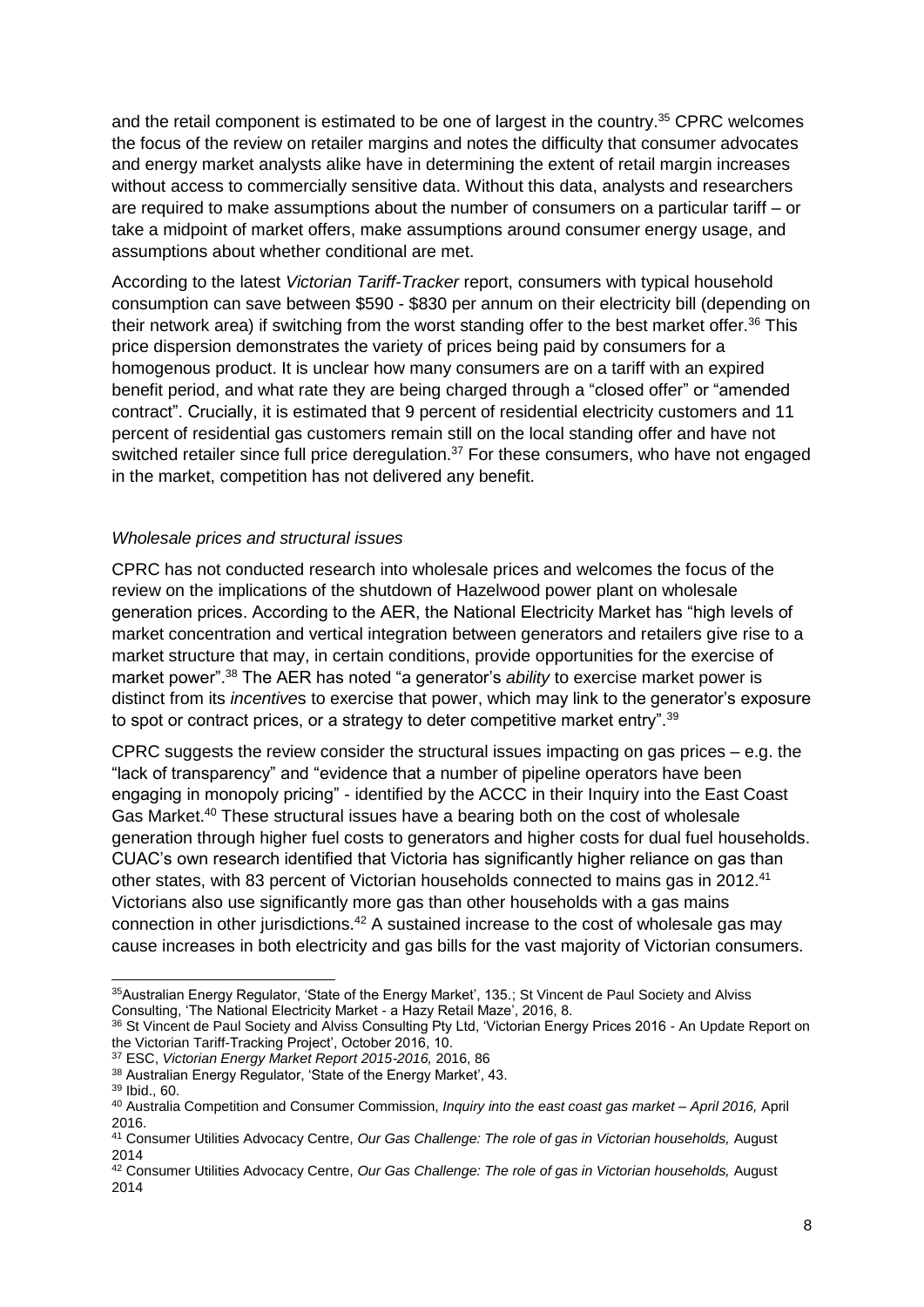#### *Fixed charge component*

-

In the overwhelming majority of tariff structure offerings, retailers include a fixed charge (or "supply charge") component. Retailers are currently free to innovate in around the way that they recover regulated costs (distribution and transmission) and green scheme costs, along with wholesale costs and retailer costs. Recent analysis demonstrates that fixed charges are not representative of regulated costs, indicating that retailers are including their own costs in this fixed charge.<sup>43</sup> However, retailers continue to suggest that these costs primarily relate to distribution costs rather than their own:

## *"The supply charge is the cost per day that is charged for providing you with electricity (including the maintenance of poles and wires)".<sup>44</sup>*

In our view, the inclusion of various charges relating to retailer costs in the fixed charge enables retailers to insulate themselves from effective demand-side comparison of costs and effective competition. Anecdotal evidence from vulnerable consumers identified through CUAC's energy literacy program concerns consumers' inability to affect the "fixed charge" on their bill through changed consumption behaviour, in an effort to reduce overall cost. By clearly separating the regulated fixed costs of distribution and transmission with those subject to competitive forces, consumers can more effectively push retailers closer to their marginal costs, and encourage supply-side to cut costs to maintain market share. While this notionally impedes a retailer's ability to innovate around pricing, the consequence of this pricing innovation has been mute of competitive forces. Clearer pricing would boost transparency in the market and encourage other entrants to compete where a retailer's component implies a larger margin.

There are a number of other policy reforms underway that require a separation of regulated charges and competitively determined charges to avoid consumer confusion and detriment. With the potential introduction of competitive metering in Victoria, the cost of a new meter might be included in a consumers fixed charge. While virtually all Victorians have a smart meter already installed and have collectively paid \$2.239 billion to roll these smart meters out, a significant number of consumers are unaware of this.<sup>45</sup> In the most recent *Energy Consumer Sentiment* survey, only 35 percent of Victorian consumers were aware they had a Time of Use meter, while a further 24 percent of Victorian consumers indicated their interest in obtaining a Time of Use meter in the future.<sup>46</sup> CPRC and other advocates have raised concerns about the potential for perverse outcomes for consumers as a result of the introduction of metering competition:

"While there will be an exit fee associated with a new metering provider installing a new meter, this may not be sufficient to prevent the inefficient replacement of capable, working meters— potentially at a significant cost to consumers. Under the contestability framework, retailers are free to pass on any 'exit fee' to the customer. Retailers may have an incentive to roll out meters to their existing customers (e.g. if they can negotiate a more favourable agreement with their metering coordinator than the network businesses), and may push through the cost to their customers…Despite 'opt-out' provisions applying for customers in circumstances where their existing meter is still operational, there is a risk that low literacy or

 $^{43}$  St Vincent de Paul Society and Alviss Consulting, 'The National Electricity Market - a Hazy Retail Maze', 49. <sup>44</sup> Energy Australia, Your guide to reading your electricity bill available at

https://www.energyaustralia.com.au/residential/bills-and-accounts/bills-payments/understandingyourbill/different-types-of-bill

<sup>45</sup> Victorian Auditor Generals Office, *Realising the Benefits of Smart Meters*, September 2015, 20.

<sup>46</sup> Energy Consumers Australia, *Energy Consumers Sentiment Survey - September 2016,* December 2016, 26.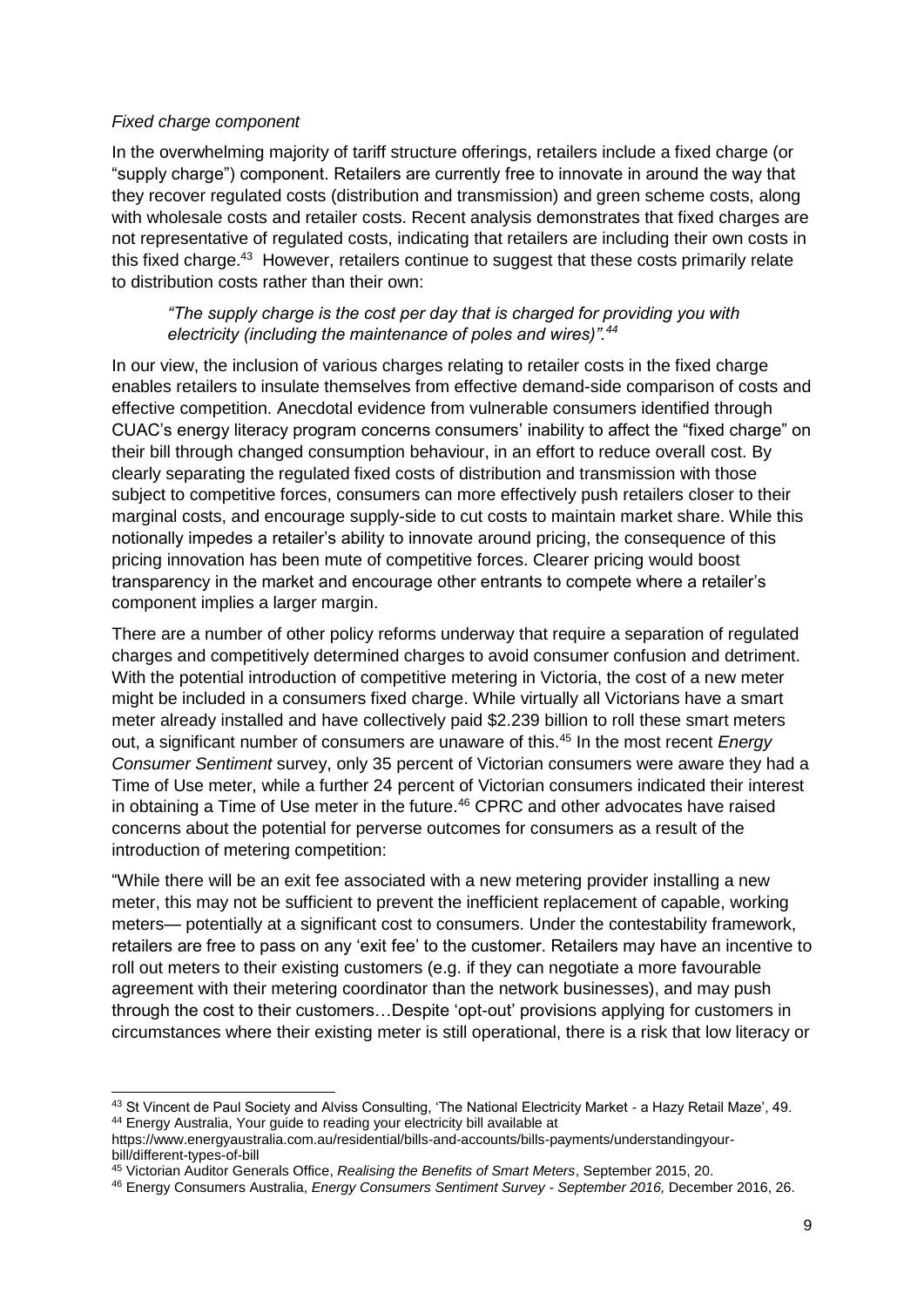other vulnerable customers may end up with an unexpected additional cost or new tariff arrangement". 47

Key reforms to network pricing are also currently underway which are intended to address peak usage across the network. Peak usage is the key driver of investment cost for distribution businesses, but these reforms are also intended to address cross-subsidies between consumers. The Australian Energy Market Commission rule change has determined that cost-reflective tariffs be introduced in all states no later than 2017, to create a price signal for electricity distribution network congestion. These tariffs are intended to reflect accurately reflect each consumer's demand on distribution network infrastructure, and to create a price signal to reduce demand at times of network congestion. If retailers can continue to include other retail costs in the fixed charge, consumers cannot receive this price signal, and cannot alter their behaviour accordingly. These other policy reforms would likely see their efficacy improved through of the separation of regulated costs from retail costs.

#### **Recommendation 5.**

Separation of regulated costs and retail costs will increase transparency of retailer costs, and encourage demand-side pressure. Separating regulated costs into a fixed costs/supply charge component will enable more effective comparison of retailer charges

 Require businesses to limit costs included in the "fixed charge" component to the regulated costs of supply (e.g. distribution and transmission).

#### **Offer complexity - price differentiation and dispersion**

There is a growing body of economic literature that in markets for homogenous goods increasing competition may result in increased dispersion and complexity of pricing, rather than resulting in lower prices for consumers. Ran Spiegler's research suggests that where consumers are unable to effectively evaluate and compare competing firms' multidimensional pricing strategies, those firms are incentivised to further obfuscate their prices as competition increases - implying an efficiency loss which is entirely born by consumers.<sup>48</sup> Likewise, Bruce Carlin has developed a model of pricing complexity for markets of homogenous financial products "in which firms compete on price for market share and strategically add complexity to preserve market power in the face of competitive pressures".<sup>49</sup> Carlin finds that "increased competition makes it more likely that firms make their price disclosures opaque".<sup>50</sup> He concludes that "the resulting equilibrium matches empirical observation: price dispersion persists even when goods are homogeneous and prices do not converge to marginal cost despite a large number of firms".<sup>51</sup> Kenan Kalaycı finds that "market prices are higher when sellers can confuse buyers by using price complexity than when they interact with perfectly rational robot buyers that always purchase

<sup>-</sup><sup>47</sup> Alternative Technology Association, Brotherhood of St Laurence, Community Information & Support Victoria, Consumer Action Law Centre, and St Vincent de Paul Society, *Submission to Transition to Metering Competition in Victoria Options Paper,* November 2016, 6.

<sup>48</sup> Ran Spiegler, 'Competition over Agents with Boundedly Rational Expectations', *Theoretical Economics* 1, no. 2 (June 2006): 207–31.

<sup>49</sup> Bruce I. Carlin, 'Strategic Price Complexity in Retail Financial Markets', *Journal of Financial Economics* 91, no. 3 (March 2009): 284, doi:10.1016/j.jfineco.2008.05.002.

<sup>50</sup> Ibid., 279.

<sup>51</sup> Ibid., 284.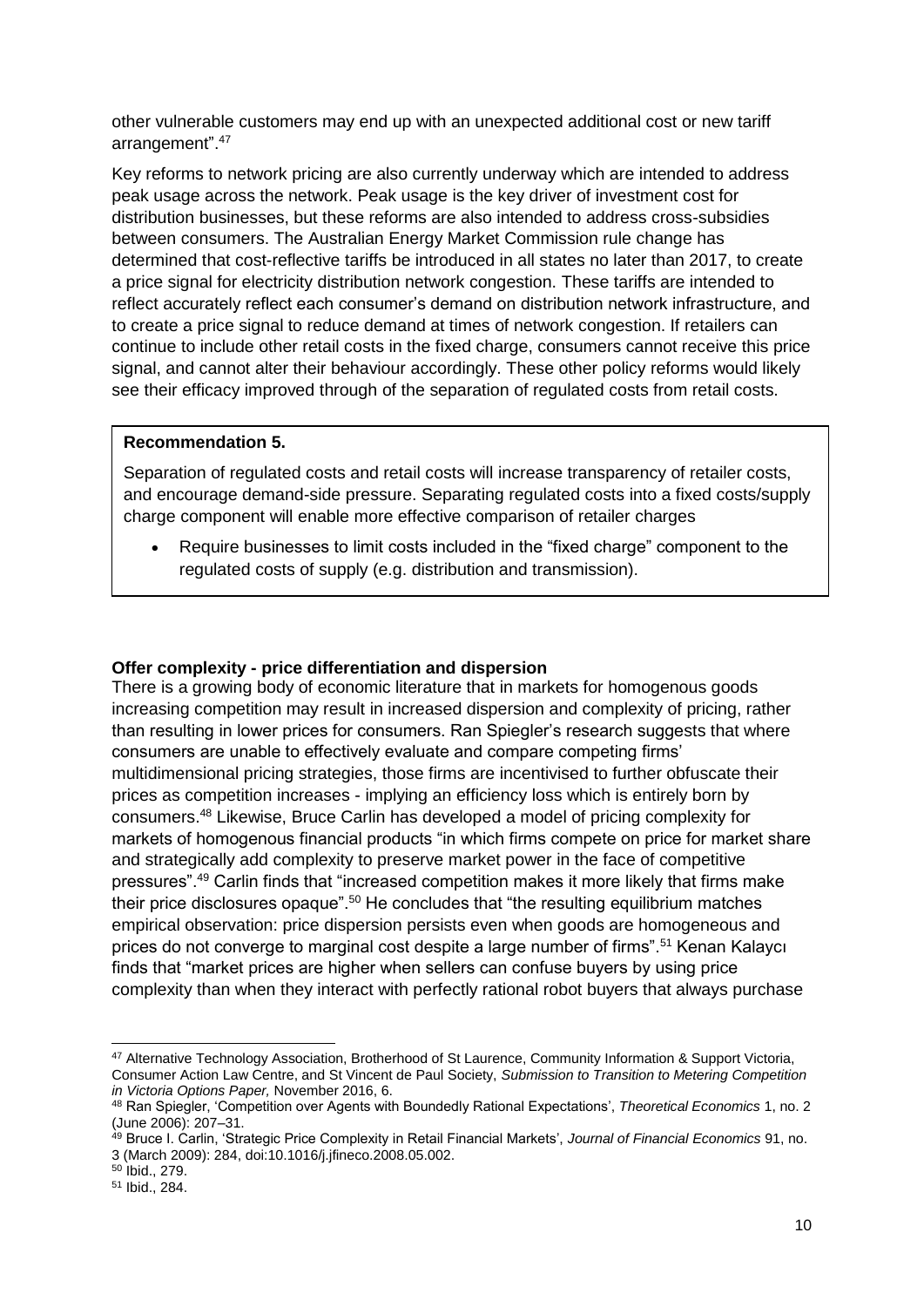the lowest priced good".<sup>52</sup> These laboratory findings seem relevant to Victorian energy retail markets. The findings suggest that price dispersion and price complexity may be a consequence of an increasing number of retailers competing in this market to sell a

## **Recommendation 6.**

Retailers need to ensure information provided to consumers allows them to easily and effectively compare energy prices.

- Mandatory unit pricing relating to retailer costs be introduced and made clearly available on retail bills.
- Require retailers to include the AER usage heuristic, which is currently mandatory for retailers in other states.

homogenous product, such as energy. Pricing complexity may enable firms to retain market share, as consumers find identifying the best offer too difficult.

## *Retailer Switching*

CPRC remains concerned whether Victorians have been able to realise the full benefits of retailer switching. In its 2016 review of retail competition, the AEMC concluded that "competition continues to be effective" in the Victorian market.<sup>53</sup> However, the same AEMC report indicates that electricity retailer switching rate for Victorians fell from 27 percent in 2015 to 25 percent in 2016 - according to survey data.<sup>54</sup> This indicates a significant proportion of consumers are sufficiently disengaged from the competitive market.

Research drawing on datasets from the UK electricity market after market liberalisation has found that even when consumers do switch energy retailer, they may obtain limited benefits. In evaluating outcomes for those consumers who switched away from the incumbent retailer to a newer market entrant, the study found "only 8-20 percent of consumers switched to the firm offering the highest [consumer] surplus".<sup>55</sup> More concerning was the finding that between "17-32 percent of switching consumers appear to have lost [consumer] surplus" through their choice of retailer, that is to say they were worse off as a result.<sup>56</sup> These realworld findings appear to support some of the theoretical/modelled conclusions in the literature, that consumers have difficulty identifying cheaper tariff offerings when there is significant choice available to them. This failure to choose the cheapest tariff may also be a consequence of consumer's 'bounded rationality' and other behavioural biases/barriers (see *behavioural biases*).

These findings suggest that consumer "churn" may be a poor metric for effective competition, as the complexity of pricing – and consumer's bounded rationality may prevent effective comparison and identification of the cheapest offer – which in turn prevents downward pressure on supply-side required for effective competition.

<sup>-</sup><sup>52</sup> Kenan Kalaycı, 'Price Complexity and Buyer Confusion in Markets', *Journal of Economic Behavior & Organization* 111 (March 2015): 167, doi:10.1016/j.jebo.2015.01.001.

<sup>53</sup> Australian Energy Market Commission, 'AEMC, 2016 Retail Competition Reivew', 14.

<sup>54</sup> Ibid., 24.

<sup>55</sup> Chris M. Wilson and Catherine Waddams Price, 'Do Consumers Switch to the Best Supplier?', *Oxford Economic Papers* 62, no. 4 (October 2010): 648.

<sup>56</sup> Ibid.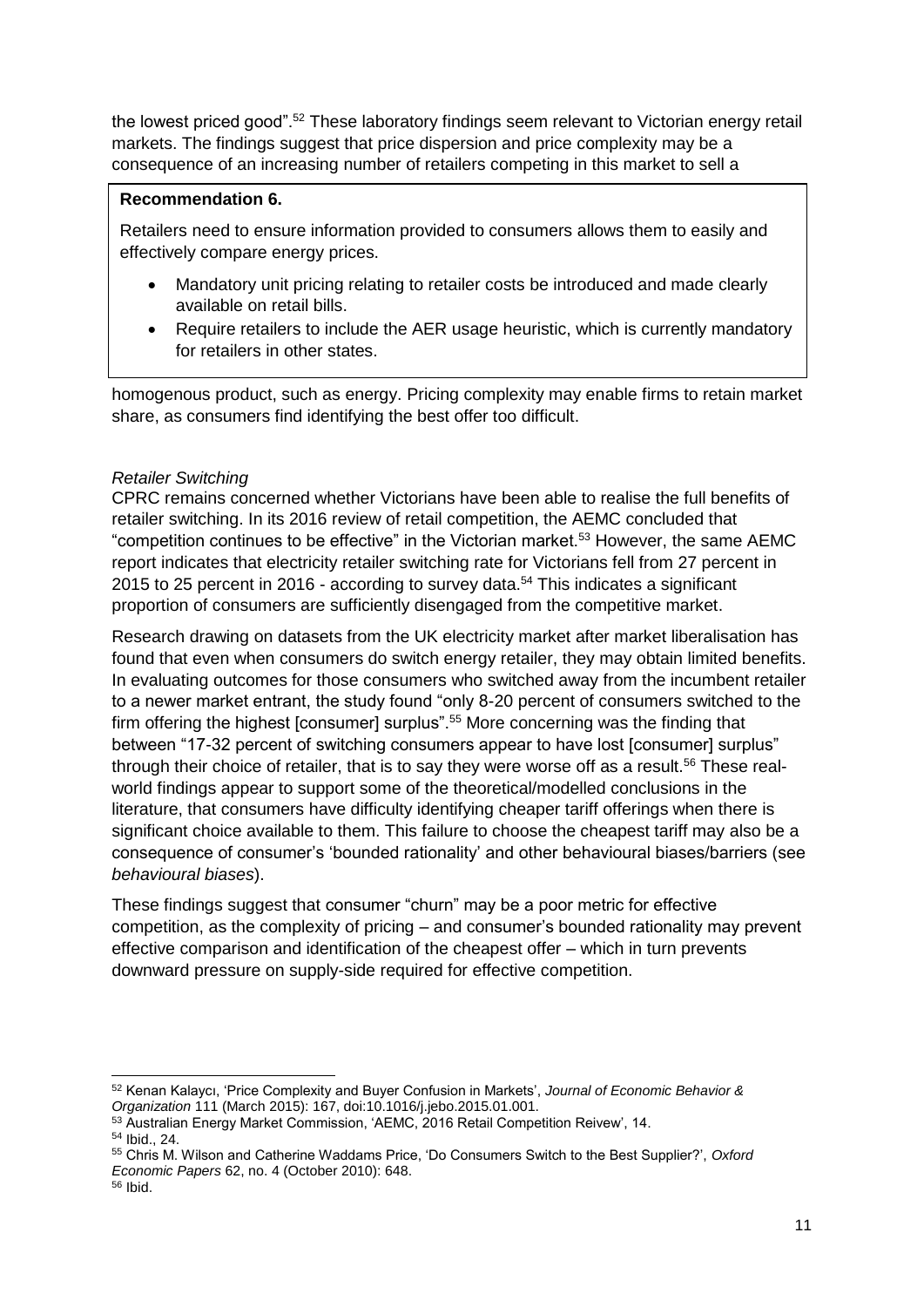#### **Recommendation 7.**

 The ESC be given the powers to investigate the outcome of consumer switching through a longitudinal monitoring of anonymised consumer switching datasets to identify whether consumer switching results in 'satisficing' or consumers choosing the cheapest tariff.

#### **Barriers to consumer participation**

There are a number of significant barriers to effective consumer participation in energy retail markets. As discussed elsewhere in this submission, supply-side barriers include significant price dispersion, complex pricing and discounting, and a near universal fixed charge component that masks retailer's costs which makes price comparison particularly difficulty for consumers. A number of demand-side barriers are raised here, including behavioural biases, vulnerabilities and disadvantage, and the traditional energy market sales channels.

#### *Behavioural Biases*

-

There is a growing body of scientific research that challenges classical economic assumptions about consumer behaviour and consequent participation in competitive markets. Consumers' 'bounded rationality' may result in decisions that fail to maximise utility, and increasingly relying on heuristics and norms when faced with complex decisions.<sup>57</sup> Further, Ran Spiegler has argued

*"*boundedly rational consumers are often vulnerable to exploitative contracts. Competitive forces do not necessarily mitigate the exploitation, and may sometimes exacerbate it… Consumers' bounded rationality is often a force that generates greater product differentiation, which is "spurious" in the sense that it does not enhance consumer welfare". 58

A number of key biases and aspects of bounded rationality are discussed below, but we suggest the review consider to the wider literature on biases in retail energy markets along with CPRC's own research on this area.<sup>59</sup>

Consumers have limited cognitive capacity to consider and evaluate amounts of information, and decision making deteriorates when the number of choices increases. <sup>60</sup> Dr Ron Ben-David, the Chairman of the Essential Services Commission, has described his own inability to identify the cheapest energy tariff for his family after 20 hours of research due to the complexity of pricing – we might compare this effort to the conventional wisdom that suggests many consumers spend less than 8 minutes per year thinking about their energy consumption".<sup>61</sup> Difficulties engaging in this market lead consumers to rely on heuristics or a rules-of-thumb to make decision-making simpler.<sup>62</sup> Already mentioned in this submission is the widespread practice of pay-on-time discounting. Retailers exploit the consumer heuristic of an "anchor" or reference point to assist decision-making by discounting off their uncompetitive standing offer – or a market rate in excess of the standing offer. Consumers may also be inclined to focus on the most salient or prominent aspects of a product (known

<sup>57</sup> Simon, H. A. *Models of bounded rationality*, (Cambridge, MA, MIT Press: 1982)

<sup>58</sup> Ran Spiegler, *Bounded Rationality and Industrial Organization* (New York ; Oxford : Oxford University Press, c2011., 2011).

<sup>59</sup> See Stenner, Frederiks, and Hobman, 'Household Energy Use'.which references much of the literature. See also Centre for Competition Policy, *The role of demand-side remedies in driving effective competition; a review for Which?,* 2016; CUAC, *Improving energy market competition through consumer participation,* December 2011. <sup>60</sup> Barry Schwartz, *The Paradox of Choice: Why more is less,* 2004.

<sup>&</sup>lt;sup>61</sup> Ron Ben-David, 'Shock Therapy. Reviving Retail Competition in the Energy Market', 20.

<sup>62</sup> Stenner, Frederiks, and Hobman, 'Household Energy Use', 1386.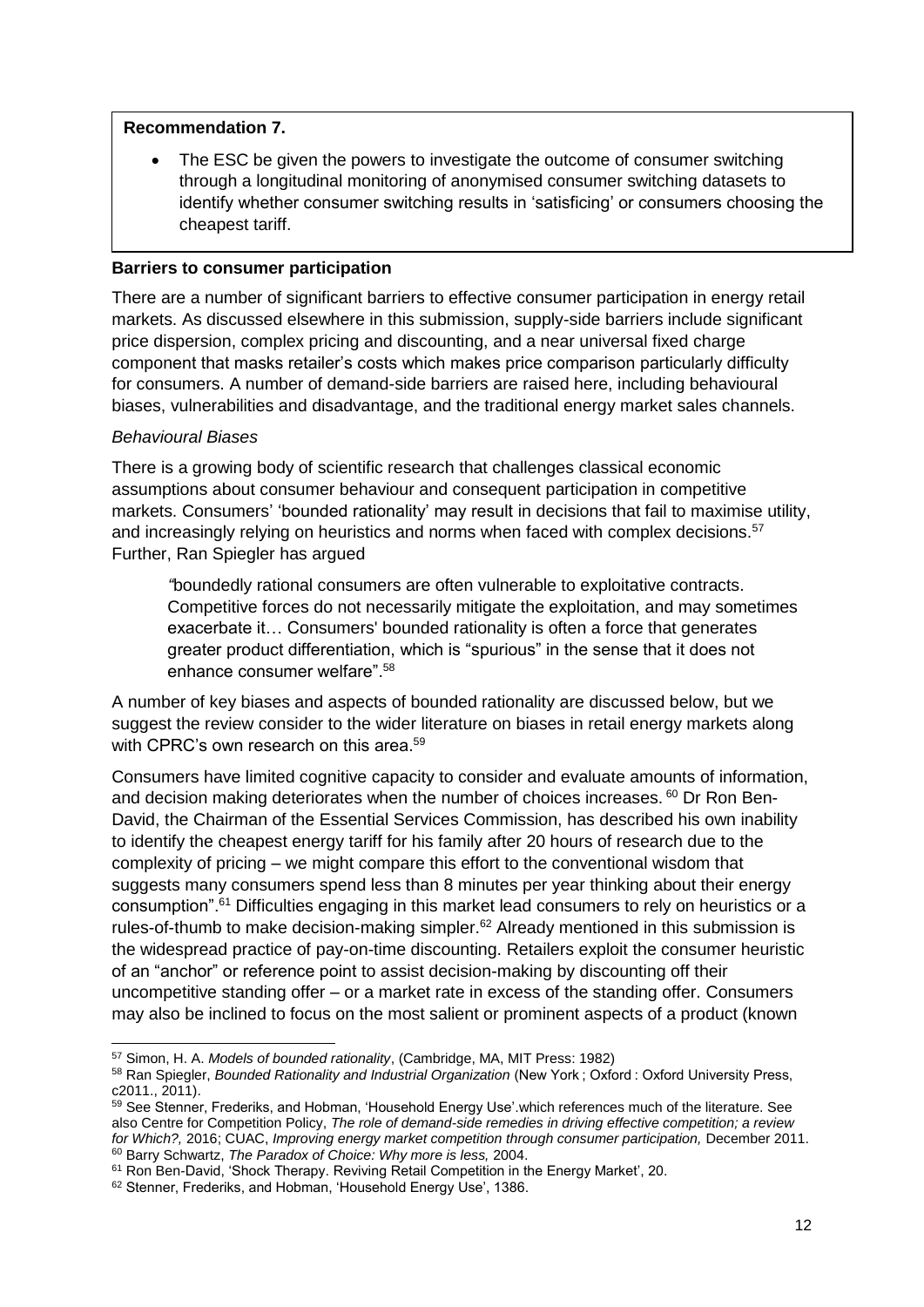as *saliency bias*) which may encourage suppliers to engage in 'shrouding' – in which they make certain aspects of a product or service less visible.<sup>63</sup> This is also evident in pay-ontime discounting, as new market offers are primarily advertised on the size of the discount, shrouding which components of the bill the discount applies to, the original rate from which the discount applies, and the benefit period – how long the discount apply to the consumer's plan.

Consumers may be inclined to stick with their existing provider with rather than switch to a new product - even if it is cheaper - in what is known as *status quo* bias.<sup>64</sup> Related is the concept of *loss aversion,* where consumers place significantly more weight on potential losses than they do on gains - they may for example be concerned that switching energy retail or tariff will leave them worse off.<sup>65</sup> When faced with complex pricing and difficulties comparing offers, consumers may be more *risk averse.* The AEMC retail review found that "60 percent of residential and business consumers are concerned about hidden fees and charges if they did switch", demonstrating the widespread uncertainty about the consequences and risks of switching.<sup>66</sup>

There is also evidence demonstrating that consumers believe there are significant "search costs" involved in switching energy retailer. In the AEMC's 2016 retail review, residential customers across the National Electricity Market said they would need to save \$217 a year on average to "seriously consider" switching energy retailer or plan – which was a similar finding to the AEMC's 2015 review.<sup>67</sup> For gas bills, residential customers said they would need to save \$177 on average a year to consider switching energy retailer or plan.<sup>68</sup> Further, small business owners said they would need to save \$511 a year on average to consider switching their retail electricity provider or plan.<sup>69</sup> These large dollar figures indicate significant market friction, providing an empirical indicator of consumers' perceived difficulty of switching retailer or plan. These findings provide a clear impetus for a series of government reforms to limit pricing complexity, improve access and simplify the comparison process to better enable consumers to switch retailers.

#### **Recommendation 8.**

- Review the wider literature on behavioural biases and consider how biases can be accounted for in any recommended reforms
- Consider how pricing can be simplified and comparison made easier, taking account of behavioural biases that limit consumer participation

#### *Vulnerable and disadvantaged consumers*

As outlined in this submission, the average consumer faces numerous barriers to effectively engage in retail energy markets, which hinder efforts to identify and switch to a cheaper offer and consequently inhibit demand-side pressure on suppliers. Consumers encountering vulnerabilities or disadvantage face additional barriers to effectively engaging in energy

1

<sup>63</sup> Centre for Competition Policy, *The role of demand-side remedies in driving effective competition,* 2016, 17. <sup>64</sup> Stenner, Frederiks, and Hobman, 'Household Energy Use', 1386.

<sup>65</sup> Tversky, Amos and Kahnemann, Daniel., 'Judgement under Uncertainty: Heuristics and Baises', *Science,* New Series, Vol. 185, No. 4157, pp. 1124-1131

<sup>66</sup> Australian Energy Market Commission, 'AEMC, 2016 Retail Competition Reivew', 2.

<sup>67</sup> Ibid., 70.

 $68$  Ibid.

 $69$  Ibid.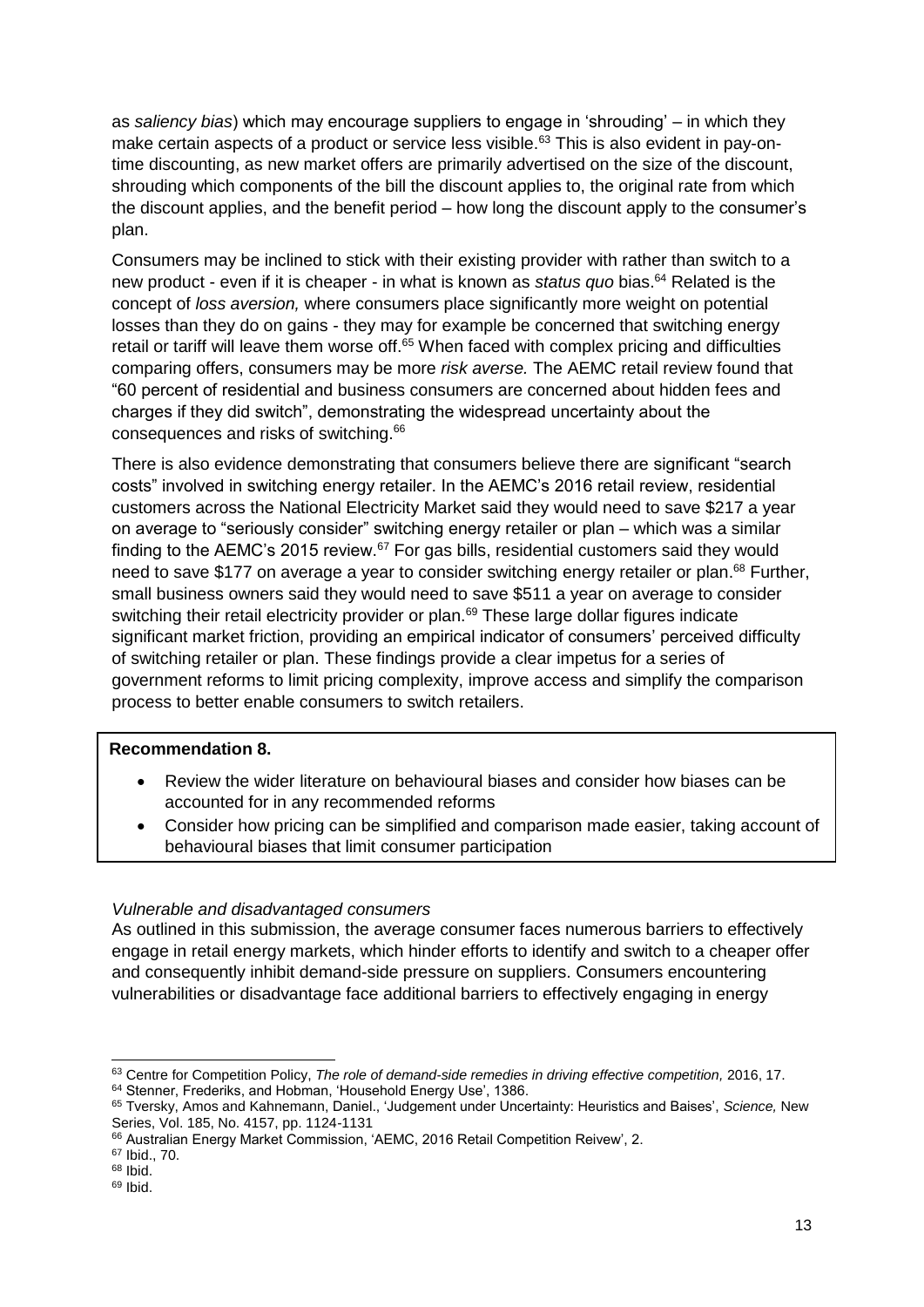markets, which can result in detriment to those consumers least able to afford it. As outlined by Mani *et al,* 

"The human cognitive system has limited capacity. Preoccupations with pressing budgetary concerns leave fewer cognitive resources available to guide choice and action"*.* 70

The consequence is that vulnerable and disadvantaged consumers may defer more difficult decisions entirely – a behavioural bias known as *inertia* – resulting in higher tariffs. This has been identified in the AEMC research, which found that many vulnerable consumers wanted to save money on their bill, but found it too confusing and difficulty, "they thought it was easier and safer to stay with their current energy retailer – even if that meant they were potentially missing out on a better deal".<sup>71</sup>

Consumers with limited literacy face significant barriers engaging with in the retail energy market. According to the latest Australian Bureau of Statistics, 54 percent of Australians (aged 15-74) are functionally innumerate.<sup>72</sup> The ABS data also indicates that 44 percent of Australians (aged 15-74) are functionally illiterate.<sup>73</sup> According to the 2011 census figures, 23.07 percent of Victorians speak a language other than English at home.<sup>74</sup> Indigenous consumers have also been identified as being among the more vulnerable, with higher levels of illiteracy wider population. Limited literacy heightens difficulties understanding retailer bills, usage and comparing different tariff offerings and may explain consumers limited engagement and *inertia*. Without more significant tailored assistance, such as Easy English guides, or information with easily understood diagrams provided by a trusted source, these consumers are unlikely to be able to overcome barriers to participation.

#### *Internet access*

Access to the internet has become a critical means for consumers to receive information about energy services, to pay bills and to understand their energy use options. Businesses have structured much of their information services and bill payment on consumers having access to the internet. Yet, more than 300,000 Victorian households did not have internet access at home in 2014-15, equating to 13.6 percent of the population.<sup>75</sup> Lack of internet access exacerbates the impacts for those already experiencing income disadvantage. Across Australia, the lowest and second lowest quintile of equivalised household income constituted 58.8 percent of households without internet access.<sup>76</sup> In an increasingly digitally based market, consumers without internet access are at a significant disadvantage, and are increasingly limited in their ability to ensure they are on the best tariff and pay by the due date to receive a pay-on-time discount.

<sup>1</sup> <sup>70</sup>Mani, Anandi; Mullainathan, Sendhil; Shafir, Eldar; and Zhao, Jiyaing, *Poverty Impedes Cognitive Function*, Science, Vol 341, 30 August 2013, p. 976.

<sup>71</sup> Newgate Research, 'AEMC 2016 Retail Competition Review: Understanding Vulnerable Customer Experiences and Needs', 50.

<sup>72</sup> Australian Bureau of Statistics, *Programme for the International Assessment of Adult Competencies, Australia, 2011-12,* 2013, Excel spreadsheet, cat. No. 4428.0.30.001 <sup>73</sup> Ibid.

<sup>74</sup> *Victoria: Top 100 Languages other than English Spoken at Home*, 2011, 2006 Census

<sup>75</sup> ABS, *8146.0 - Household Use of Information Technology, Australia, 2014-15,* 2016.

<sup>76</sup> Ibid.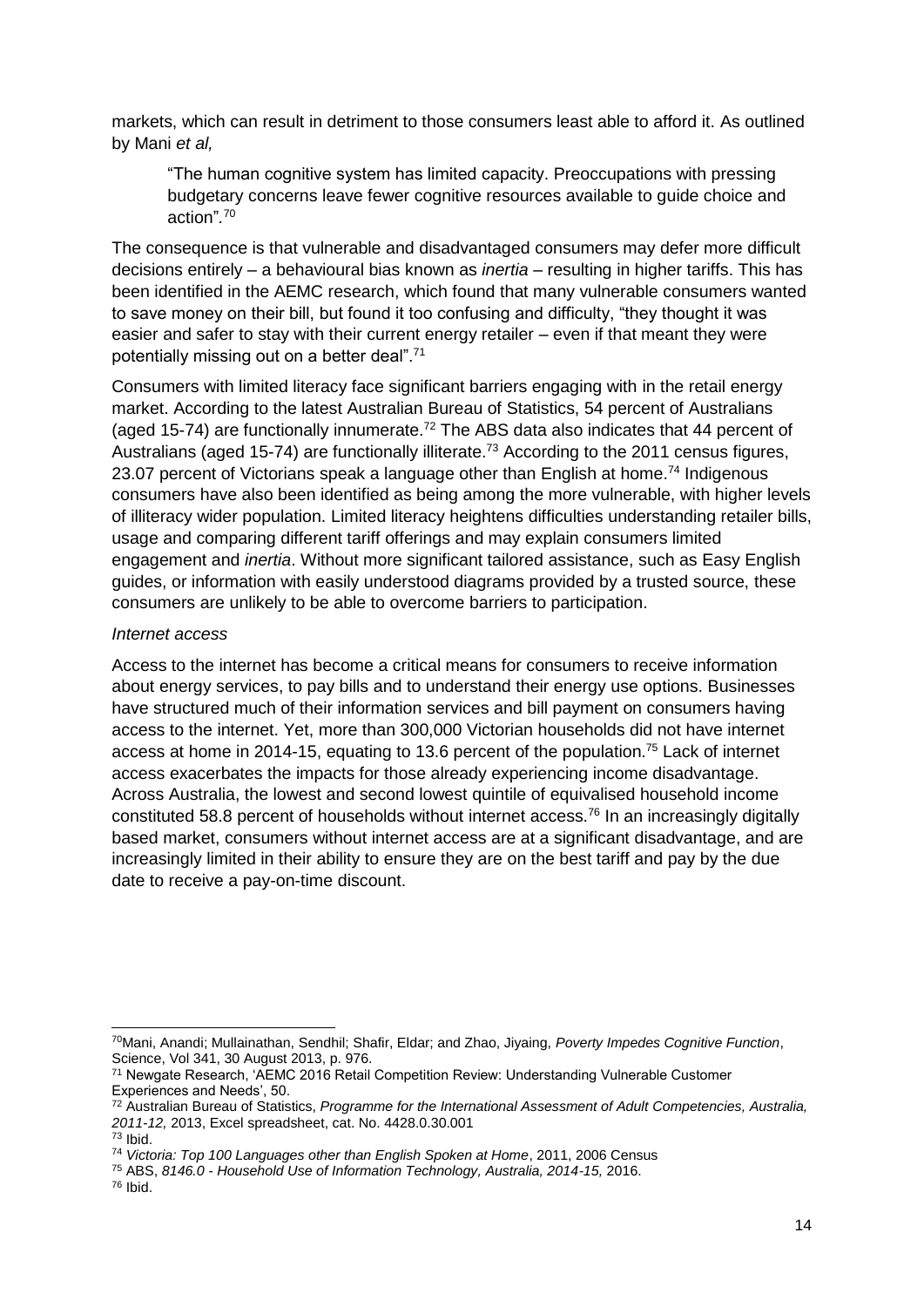Limited capacity to view a range of retailer offers, typically available on retailer websites or comparators, impacts on the likelihood that those without the Internet will consider switching. The AEMC's retail review found that less engaged residential customers were "more likely to be female; aged 55 or over; have household incomes of less than \$50,000; have low-tomedium quarterly energy bills; or say they are risk averse or are among the last to take up new technologies".<sup>77</sup> This research provides further evidence that those encountering vulnerabilities or disadvantage are less likely to be engaged in the market and raises concerns about potential segmentation in the market for an essential.

#### **Recommendation 9.**

- The Victorian government should provide expanded support for switching assistance programs for vulnerable and disadvantaged consumers encountering significant barriers to market participation – such as lack of internet access
- The Victorian Government should provide more tailored assistance initiatives for disadvantaged consumers, such as the Aboriginal community, as part of a wider energy literacy program
- The Review might consider other recent government initiatives, such as the South Australian government's initiative to provide concession card holders with a \$50 incentive to switch retailer.

## **Sales channels**

Since the introduction of full retail contestability, unsolicited telemarketing calls and door-todoor selling have emerged as key sales channels for energy retailers to acquire new customers, particularly in the absence of an accessible and user-friendly marketplace. The growth of door-to-door selling as the primary channel for customer acquisition – accounting for 55 percent of residential energy sales by 2011 for example - was accompanied by sales agents engaging in misleading, deceptive and unconscionable behaviour and sales tactics.<sup>78</sup> Consumer advocates campaigned to alert regulators to the consumer detriment, and the Australian Competition and Consumer Commission successfully brought proceedings against a number of energy retailers for unlawful door-to-door sales tactics.<sup>79</sup>

While the major Victorian retailers subsequently committed to ceasing door-to-door sales practices, a number of second tier retailers have not, and most retailers still engage in telemarketing to some degree. In 2014, Accenture consumer survey research found "sixty five per cent [of consumers surveyed] found door-to-door sales annoying and cold calling was identified by 59 per cent of customers as unwanted".<sup>80</sup> Recent vulnerable consumer research has found that "there was a strong distrust of door-knockers and cold-calls from retailers" and many consumer participants raised examples of having had "negative experiences with them in the past – e.g. pushy behaviour and concerns about them not being willing to leave information behind for consideration, requiring a decision on the spot, and incorrect information being provided".<sup>81</sup> A key concern with both door-to-door sales and telemarketing is the effective "situation monopoly" whereby a consumer is reliant on

<sup>1</sup> <sup>77</sup> Australian Energy Market Commission, 'AEMC, 2016 Retail Competition Reivew', 71.

<sup>78</sup> Australian Energy Regulator, *State of the Market - 2011,* December 2011, 106.

<sup>&</sup>lt;sup>79</sup> The big three energy retailers – AGL and EnergyAustralia each incurred penalties in excess of \$1 million, while Origin incurred a penalty of \$2 million. The ACCC has also successfully brought proceedings against EnergyAustralia for misleading telemarketing practices, with penalties of \$1.1 million incurred.<sup>79</sup> Evidently, customer acquisition through these sales channels in the competitive market has led to consumer detriment. 80 [http://www.afr.com/business/media-and-marketing/energy-sector-almost-as-unpopular-as-tobacco-origin-finds-](http://www.afr.com/business/media-and-marketing/energy-sector-almost-as-unpopular-as-tobacco-origin-finds-20140407-ix7nd#ixzz4ZaiO0ajw)[20140407-ix7nd#ixzz4ZaiO0ajw](http://www.afr.com/business/media-and-marketing/energy-sector-almost-as-unpopular-as-tobacco-origin-finds-20140407-ix7nd#ixzz4ZaiO0ajw)

<sup>81</sup> Newgate Research, 'AEMC 2016 Retail Competition Review: Understanding Vulnerable Customer Experiences and Needs', 46.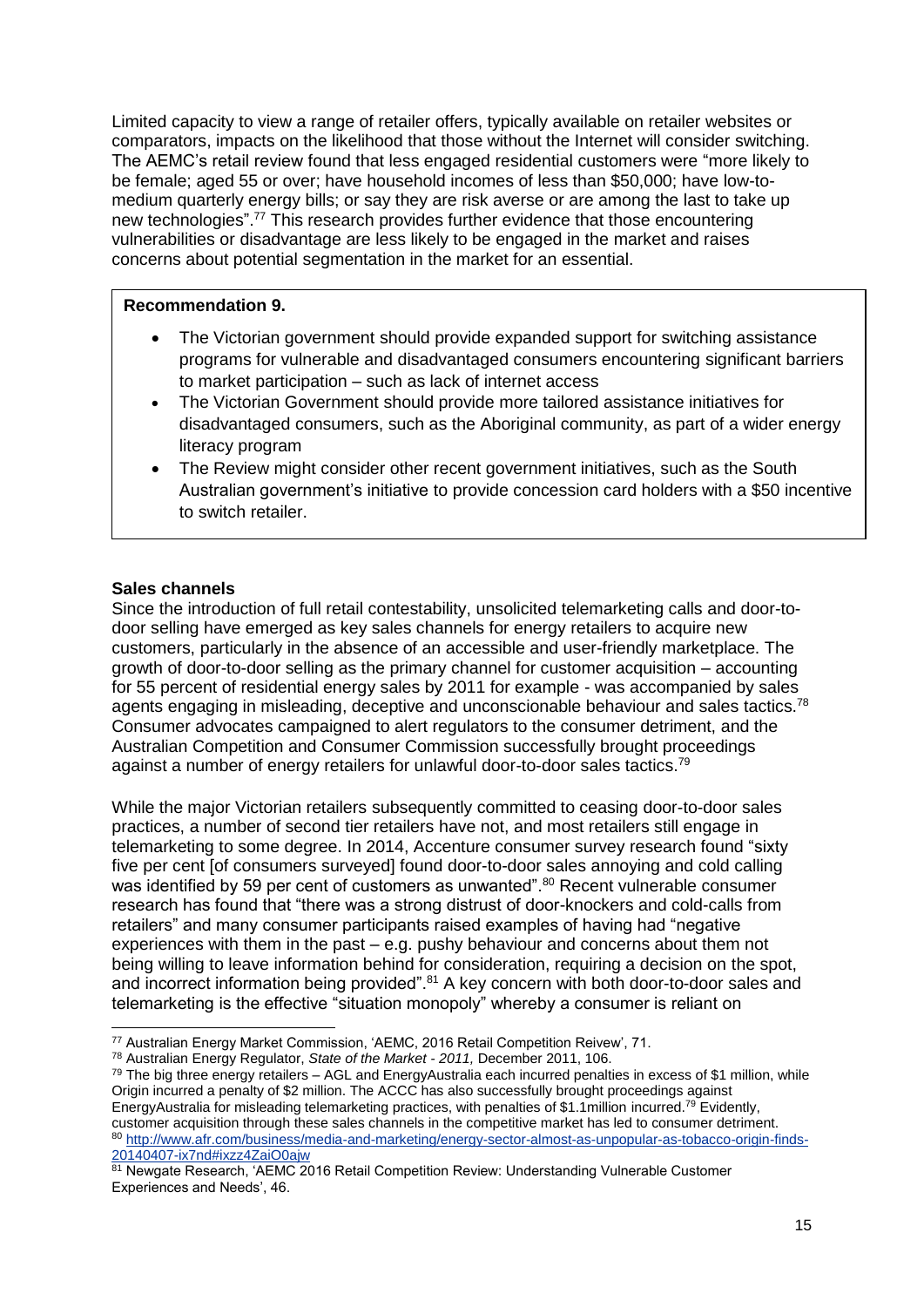information from a single provider and cannot shop around to compare this offer to others available in the market.<sup>82</sup> Vulnerable consumers and consumers encountering disadvantage are at greater risk of consumer detriment - particularly the Aboriginal communities, the CALD community or those with limited numerical literacy - especially where salesmen advertise a tariff on the basis of one component of pricing, or a pay-on-time discount.<sup>83</sup>

#### **Recommendation 10.**

Crucial to the prevention of further misleading and deceptive practices emerging is enabling consumers to easily and effectively compare tariffs. In order to prevent misleading and deceptive sales conduct, pricing needs to be simplified and consumers need to be able to compare prices easily and effectively. To this end, we separating fixed charges from retailer costs and requiring retailers to provide comparable unit pricing based on retail costs (as recommended elsewhere) will significant improve the ability of consumers to compare prices and reduce the potential for misleading prices

 In the absence of clear distinction of retail charges and a requirement for comparable unit pricing, consider a ban on door-to-door and telemarketing sales of energy offers

## **An accessible and user-friendly marketplace**

An effective and transparent marketplace is essential to effective consumer participation – to enable consumers to effectively compare products or offers side by side. Private comparator websites can be a useful tool to enable consumers to compare a range of tariffs, though the incentives of commercial comparators may not be fully aligned with consumer interest.<sup>84</sup> CPRC was involved in developing the Energy Comparator Code of Conduct for commercial online energy comparators, an industry-driven voluntary code that seeks to minimise poor sales practices and improve consumer trust in commercial comparators. However, the Victorian Energy Compare comparator (funded by the Victorian Government), provides the most comprehensive marketplace for energy retail offers because retailers are legally required to provide this comparator with their commonly available current energy retail offers.<sup>85</sup>

The recent AEMC vulnerable customer research found significant support for such a government comparator, but also found little awareness of this existing tool. The research found that "virtually none of the participants" were aware of the VEC comparator site or the AER's Energy Made Easy site for other jurisdictions.<sup>86</sup> The research notes that "many participants" raised the concept of an independent (i.e. non-commercial) energy comparator unprompted. <sup>87</sup> Participants envisioned this service would be delivered by government, who they unanimously identified as the most reliable and credible source of this sort of

<sup>1</sup> 82 Consumer Utilities Advocacy Centre, *Minimising consumer detriment from energy door-to-door sales*, December 2012, 5.

<sup>83</sup> Consumer Utilities Advocacy Centre, *Wein, Paen, Ya ang gim: Victorian Aboriginal Consumers of Energy and Water*, (Melbourne, 2011).

<sup>84</sup> Centre for Competition Policy, *The role of demand-side remedies in driving effective competition; a review for Which?*, 2016, 57.

<sup>85</sup> Retailers are legally required to provide the government comparator with published energy retail offers

<sup>86</sup> Newgate Research, 'AEMC 2016 Retail Competition Review: Understanding Vulnerable Customer

Experiences and Needs', 49.

<sup>87</sup> Ibid., 45.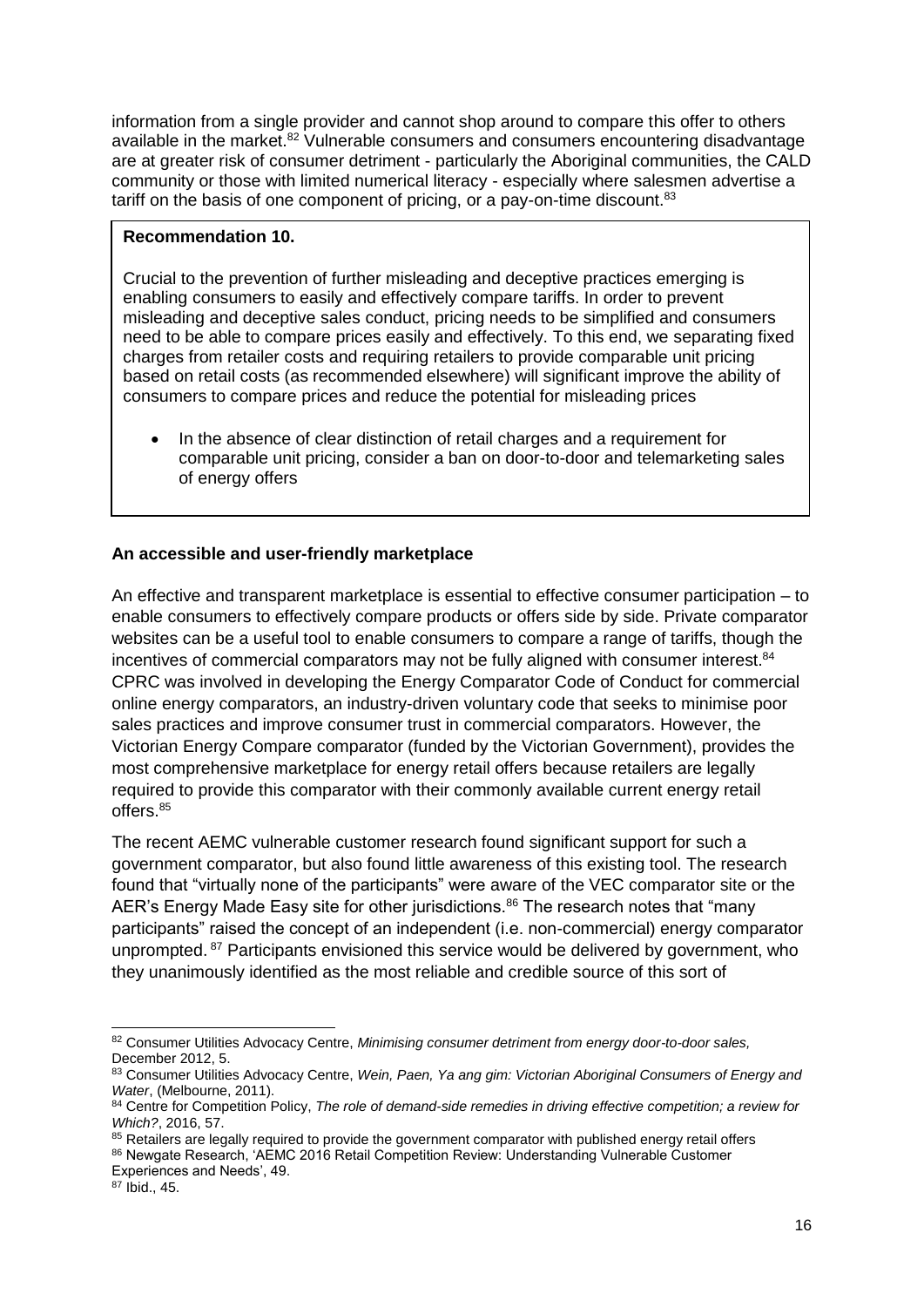information and support.<sup>88</sup> When the websites were presented to participants, "reactions to the existence and user experience of the sites were overwhelmingly positive".<sup>89</sup> However, participants noted the need for some guidance and training on how to use the website, and the some explanation of meaningful metrics – such as units of energy ( $kWhs$ ).<sup>90</sup> CUAC developed an energy literacy unit *Taking Control of Your Energy* and associated materials – e.g. the Energyinfohub website – with the assistance of DEWLP funding. CUAC conducted a pilot evaluative project to begin to identify the efficacy of the energy literacy program. While the small sample size indicates the results are not statistically significant, 53 percent the participants had either switched tariff or contacted their retailer to seek a better offer.<sup>91</sup> Qualitative evidence about the workshop suggests that participants found the session invaluable, even helping consumers to compare rates in industries beyond energy:

*"It was very useful and informative. Since the workshop I have been more careful shopping around for insurance and getting multiple quotes for my home maintenance"<sup>92</sup>*

#### **Recommendation 11.**

That the Victorian government:

- strongly promote Victorian Energy Compare as a key pillar of the retail energy marketplace. This will require digital support mechanisms and a phone-service to ensure consumers can receive guidance as to how to use the service, and for those without access to the internet and limited literacy.
- develop accessible energy literacy and education programs for consumers with little/no understanding of their bill.
- provide the ESC with information gathering powers to monitor whether "offline" prices increase as a result of uptake of "online" prices

More recently, several Victorian electricity distributors have developed an online customer portal for consumers to access their usage data as collated by their smart meter – and directly export this data into the Victorian Energy Compare website. Once usage data has been uploaded, identifying the cheapest tariff – as compared with the customer's existing tariff - is simpler and more accurate than answering the site's demographic questionnaire. CPRC strongly recommends that all distributors develop data portals to enable consumers to quickly and more accurately use the Victorian Energy Compare comparator to identify cheaper tariffs using their own usage data. The review might consider the "Green Button Initiative" in the United States and the improved access to smart meter data.<sup>93</sup> In our view,

-

<sup>88</sup> Ibid., 46.

<sup>89</sup> Ibid., 49.

<sup>90</sup> Ibid., 46. Australian Energy Market Commission, 'AEMC, 2016 Retail Competition Reivew', 46.

<sup>91</sup> Consumer Utilities Advocacy Centre, *Follow-up Survey Results from the AusNet Services Energy Literacy Workshop*, September 2016, 10.

<sup>92</sup> Ibid., 8.

<sup>93</sup>See [https://energy.gov/data/green-button;](https://energy.gov/data/green-button)<http://www.greenbuttondata.org/>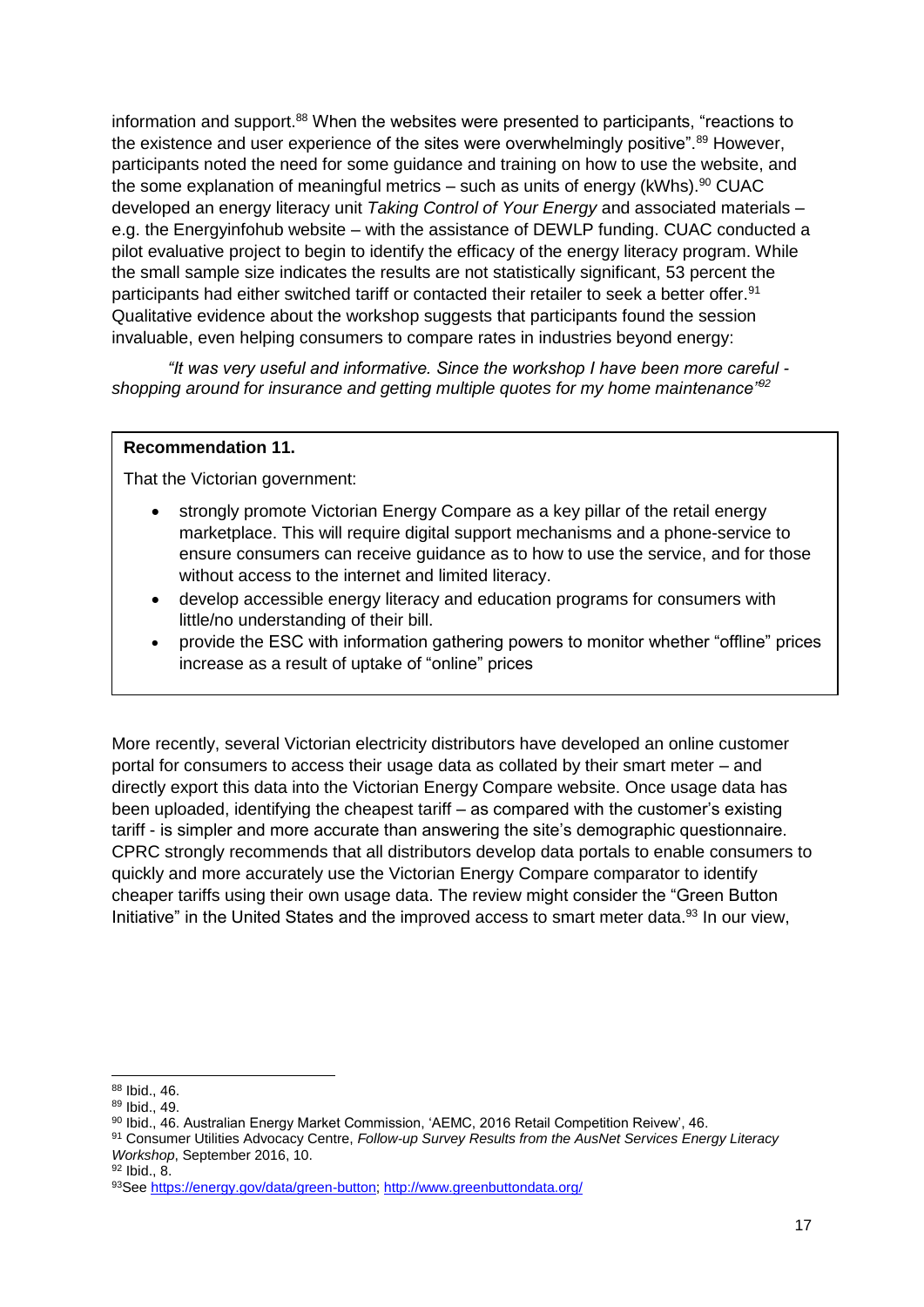the government comparator needs to be a central pillar of retail competition in Victoria, as the most comprehensive marketplace for energy offers.

#### **Recommendation 12.**

1

That the Victorian government:

- ensure consumers have access to a comprehensive marketplace (VEC)
- improve the functionality and ubiquity of the VCE through introduction of a Green Button Initiative (or similar) to enable consumers to access their usage data

#### **"Absent" consumers - embedded networks**

In 2012, CUAC research found significant disparities for consumers purchasing electricity in high rise apartments set up as embedded networks, where exemptions are provided for the sale of electricity to apartment dwellers and **individual smart meters are not required for each apartment**. CUAC's research report, *Growing Gaps: Consumer Protections and Energy Re-sellers*, identified a number of matters for policy review including a lack of information on re-sellers, lower consumer protections, lack of External Dispute Resolution (EDR) and the impact of a lack of retail choice on price.  $94$ 

The scale and extent of the impact on apartment dwellers in embedded networks had been largely unanticipated in the AMI rollout. However, many of these issues have continued to grow in measure since that report, and have now become a focus for both national and state energy policy makers and regulators. Recent research suggests that residential consumers residing in apartments in an embedded network number in the hundreds of thousands in Victoria and encompass a significant proportion of new housing stock.<sup>95</sup>

Consumer participation in the retail energy requires a compliant AMI meter to provide consumers with access to choice of retail offers and competitive prices. Lack of access to choice of retailer can result in a long term equity issue for energy pricing that can result in significant consumer detriment. However, the costs to remove an embedded network meter and install an AMI meter are significant enough to discourage a customer living in an embedded network from choosing to do so.<sup>96</sup> Moreover, for tenants residing in embedded networks, there are additional barriers caused by the split incentive between landlord and tenant—a landlord receives none of the benefit of installing a compliant smart meter, while the tenant cannot make significant alterations to their rental accommodation without a landlord's permission. The length or uncertainty of a renter's tenancy may not justify the cost of installation, and may create a disincentive to install an AMI compliant smart meter.

<sup>94</sup> Consumer Utilities Advocacy Centre, *Growing Gaps: Consumer Protections and Energy Re-sellers*, (Melbourne, 2012); Consumer Utilities Advocacy Centre, *A Critical Review of Key Consumer Protections in Victoria,* (Melbourne, 2015)

<sup>95</sup> Jo Benvenuti and Caitlin Whiteman, *Consumer access to external dispute resolution in a changing energy market,* (Energy and Water Ombudsman (Victoria), Energy & Water Ombudsman NSW, Energy and Water Ombudsman (SA), 2016), 13-14.

<sup>96</sup> Department of Environment, Land, Water and Planning, *General Exemption Order – Draft Position Paper,* 2016, 16.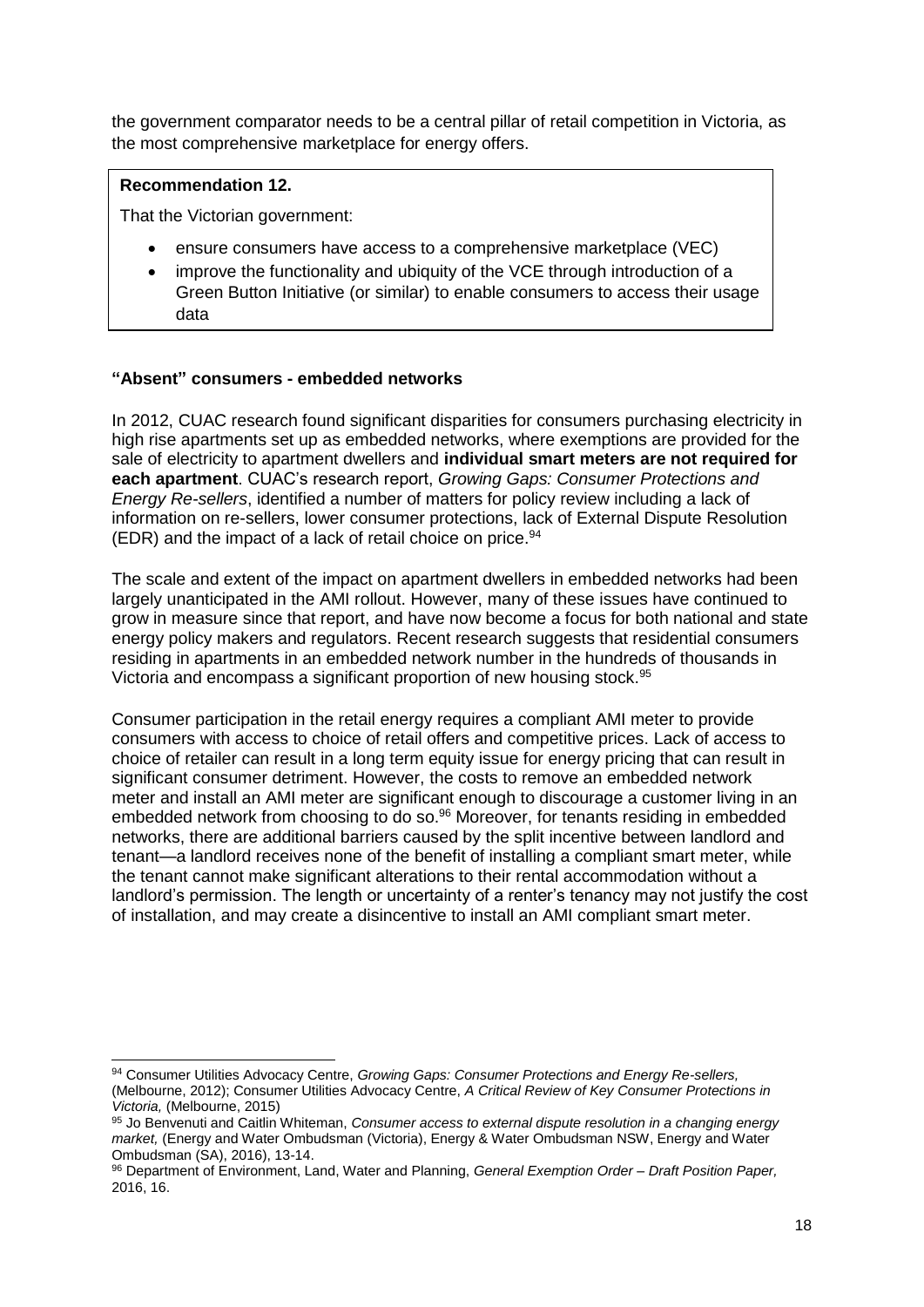## **Recommendation 13.**

The absence of choice for consumers in embedded networks creates a significant equity issue.

• The review should recommend a strategy to address the issue of legacy meters, i.e. ensure consumers currently residing in an embedded network access to the retail energy market

## **Possible initiatives to improve consumer outcomes**

## **Recommendation 1.**

That the Panel examine the practical ways in which the end user "marketplace" can be made more accessible and effective for all consumers, particularly vulnerable and disadvantaged consumers by reducing barriers to their effective participation through (introducing easier price comparison and additional assistance for those in need to access benefits).

CPRC suggests the review should consider whether it is acceptable for the retail energy market to effectively limit the benefits of competition to those able to maintain a high level of engagement, especially since those least able to engage are also more likely to be vulnerable and already encountering disadvantage. Given the essential nature of energy for the wellbeing of the community and a prosperous 21st century economy, the review should consider the merits of viewing energy policy through the lens of wider social policy

#### **Recommendation 2.**

- A ban on retailers engaging in unilateral price variation within "fixed term" contracts
- That the ESC be given powers to review/investigate misleading tariff offerings

#### **Recommendation 3**

- Energy retailers be required to notify consumers about imminent contract closure date, at least one month in advance
- Retailer must put consumer onto an available market offer, and in doing so must seek explicit informed consent from consumer by phone, explaining end of contract procedure.

#### **Recommendation 4.**

That the Review consider a range of options relating to pay-on-time discounting, including:

- A requirement that retailers clearly identify the base or 'reference' rate/tariff for any discount
- A requirement that retailers clearly identify the tariff component to which the discount applies
- A ban on all conditional discounts, e.g. linking a discount to a payment date
- A ban on pay-on-time discounting

## **Recommendation 5.**

 Require businesses to limit costs included in the "fixed charge" component to the regulated costs of supply (e.g. distribution and transmission).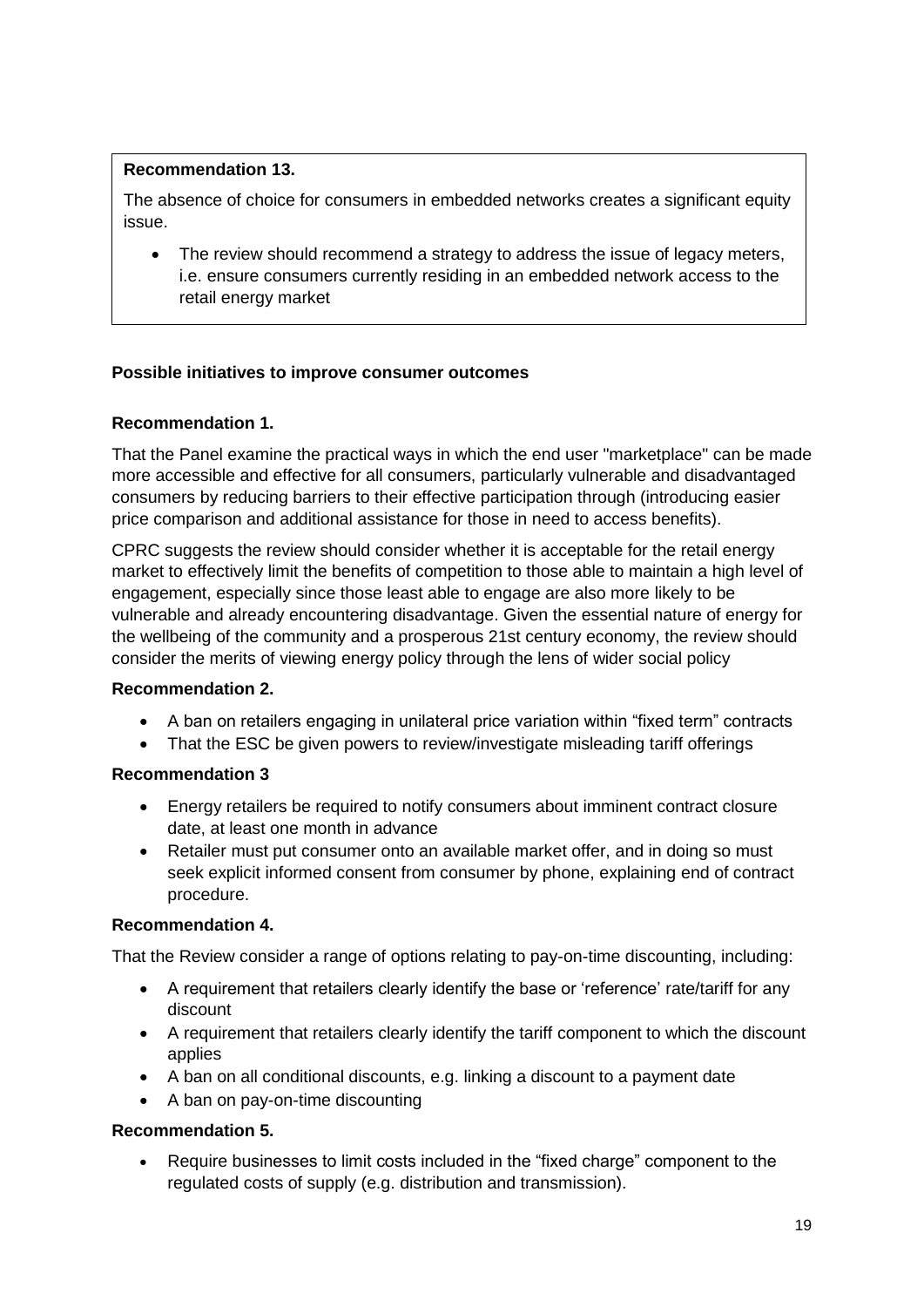## **Recommendation 6.**

- Mandatory unit pricing relating to retailer costs be introduced and made clearly available on retail bills.
- Require retailers to include the AER usage heuristic, which is currently mandatory for retailers in other states.

## **Recommendation 7.**

• The ESC be given the powers to investigate the outcome of consumer switching through a longitudinal monitoring of anonymised consumer switching datasets to identify whether consumer switching results in 'satisficing' or consumers choosing the cheapest tariff.

## **Recommendation 8.**

- Review the wider literature on behavioural biases and consider how biases can be accounted for in any recommended reforms
- Consider how pricing can be simplified and comparison made easier, taking account of behavioural biases that limit consumer participation

## **Recommendation 9.**

- The Victorian government should provide expanded support for switching assistance programs for vulnerable and disadvantaged consumers encountering significant barriers to market participation – such as lack of internet access
- The Victorian Government should provide more tailored assistance initiatives for disadvantaged consumers, such as the Aboriginal community, as part of a wider energy literacy program
- The Review might consider other recent government initiatives, such as the South Australian government's initiative to provide concession card holders with a \$50 incentive to switch retailer.

## **Recommendation 10.**

• In the absence of clear distinction of retail charges and a requirement for comparable unit pricing, consider a ban on door-to-door and telemarketing sales of energy offers

## **Recommendation 11.**

That the Victorian government:

- strongly promote Victorian Energy Compare as a key pillar of the retail energy marketplace. This will require digital support mechanisms and a phone-service to ensure consumers can receive guidance as to how to use the service, and for those without access to the internet and limited literacy.
- develop accessible energy literacy and education programs for consumers with little/no understanding of their bill.
- provide the ESC with information gathering powers to monitor whether "offline" prices increase as a result of uptake of "online" prices

## **Recommendation 12.**

That the Victorian government:

ensure consumers have access to a comprehensive marketplace (VEC)